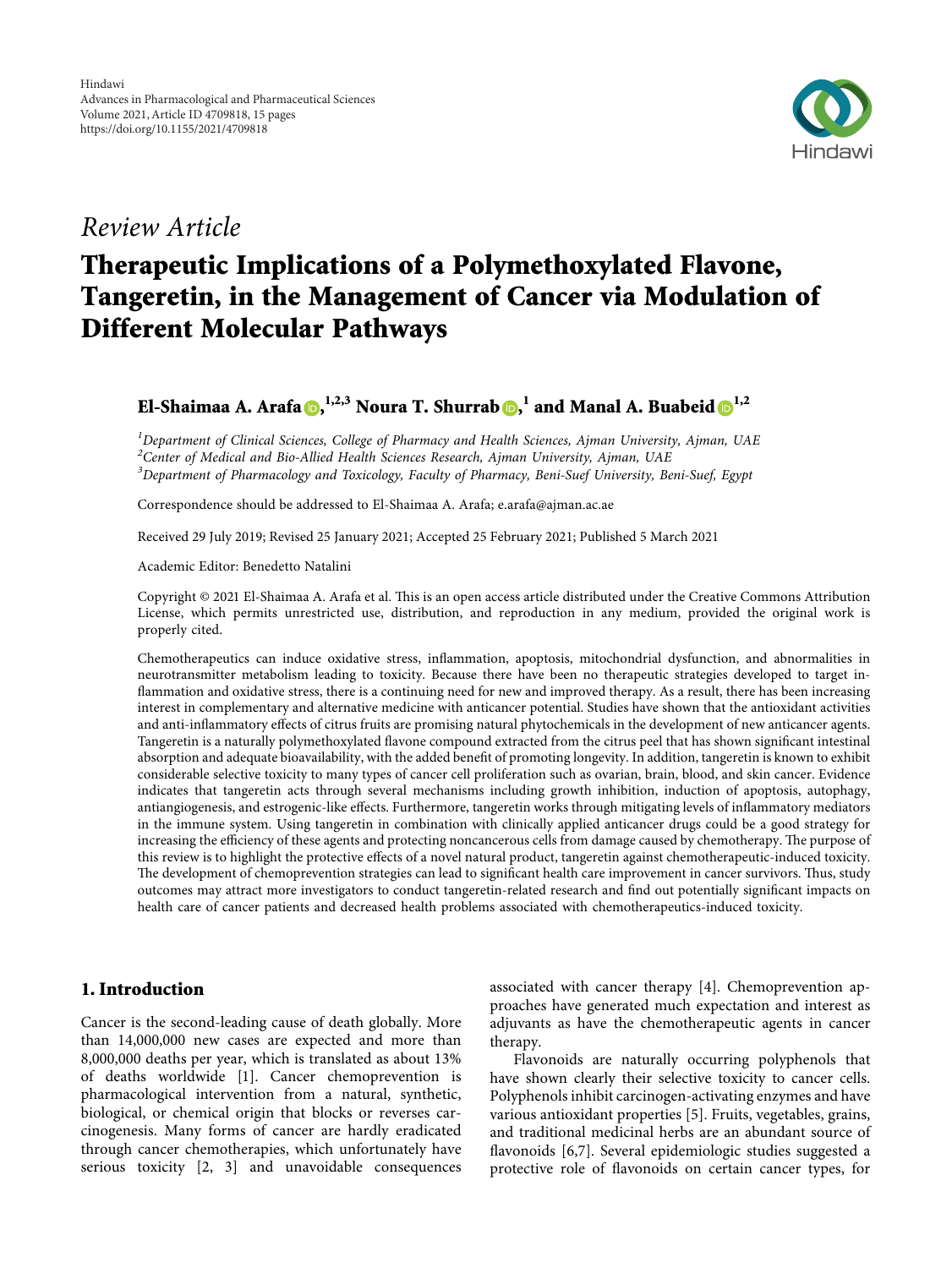instance, lung, breast, colon, and prostate[[8, 9\]](#page-10-0). Citrus fruits are an example of chemopreventive and cochemotherapeutic agents containing flavonoids that are associated with cancer treatment[[10](#page-10-0)]. Tangeretin (4′, 5, 6, 7, 8-pentamethoxyflavone) is a natural polymethoxyflavone (PMF) compound, extracted from citrus peel[[11\]](#page-10-0) with more than one mechanism of anticancer activity[[12\]](#page-10-0). In the present review, we postulate, from the current evidence on tangeretin use, its potential use as an agent for cancer prevention and/or chemoprevention.

## 2. Biological Functions of Tangeretin

Several studies have shown that tangeretin has significant health-enhancing effects. Tangereting has been reported to reduce blood sugar[[13–15](#page-10-0)], inhibit inflammation[[16–](#page-10-0)[22](#page-11-0)], and oxidation[[16, 19\]](#page-10-0). In addition, it acted as an antiviral [\[23\]](#page-11-0), prevented heart diseases[[24\]](#page-11-0), hepatitis[[17,](#page-10-0) [25\]](#page-11-0), kidney dysfunction [\[19](#page-10-0)], and hyperlipidemia[[26\]](#page-11-0). Moreover, the capacity for tangeretin is remarkable in some neurological disorders, including Alzheimer's disease [\[27\]](#page-11-0), epilepsy, and Parkinson's disease [\[28\]](#page-11-0). Tangeretin has further been reported to have an anticancer effect in traditional Chinese medicine[[29](#page-11-0)]. Tangeretin has been observed to inhibit the development and progression of various kinds of cancer cells [\[29–33\]](#page-11-0), as discussed below: the mechanism of tangeretin is summarized in Figure [1](#page-2-0).

2.1. Potential Role of Tangeretin as an Antioxidant. Oxidative stress plays a critical role in cancer growth and progression. Evidence indicates that, in the initial phase of cancer, oxidative stress is prevalent [\[34](#page-11-0)]. Free radicals generated are known to damage lipids, proteins, and DNA in patients receiving chemotherapeutics. Superoxide dismutase, a key antioxidant enzyme is a major target of oxidative damage. Superoxide dismutase is oxidatively modified by carbonylation. The cysteine residue of the superoxide dismutase is oxidized to cysteic acid. Several lines of evidence implicate lipid peroxidation in the progression of cancer. 4-Hydroxy-2-trans-nonenal (HNE), an aldehydic product of membrane lipid peroxidation, is increased due to oxidative stress. Increased DNA oxidation, especially 8 hydroxy-2′-deoxyguanosine (8-OHdG), is present in the tumor due to oxidative stress. Glutathione (reduced form) levels were depleted in cancer and similarly in the breast cancer model[[35](#page-11-0)]. A tangeretin antioxidant effect was found to balance the defense system. Over accumulation of reactive oxygen species result in oxidative stress, resulting in DNA, RNA, and protein oxidation, as well as lipid peroxidation by indirectly promoting cellular glutathione in renal tissues [\[36\]](#page-11-0) and HepG2 cancer cells[[37](#page-11-0)]. Since the exact cause of oxidative stress pathophysiology remains controversial, several therapeutic strategies have been tried to prevent or slow progression.

2.2. Suppression of Carcinogenesis by Tangeretin. Carcinogenesis is a complicated procedure, including many DNA and non-DNA modifications which ultimately

promote the conversion of a normal cell into a cancerous one[[38](#page-11-0)]. The antimutagenic effect of tangeretin on different mutagens such as 2-aminofluorene, benzo[a]pyrene, and nitroquinoline N-oxide was reported using a salmonella/ microsome assay. [\[39\]](#page-11-0). The antimutagenic effect of tangeretin was further confirmed using the Ames test[[40](#page-11-0)]. Additionally, tangeretin was reported to prevent induced unscheduled DNA synthesis in rat hepatic slices [\[41](#page-11-0)]. In vivo studies showed the capability of tangeretin to protect against 7, 12-dimethylbenz[a]anthracene (DMBA) induced breast cancer in rats [\[33, 36](#page-11-0)].

2.3. Effect of Tangeretin on Cell Cycle Regulation. The cell cycle is the process by which cells grow and divide. Regulatory proteins control the cell cycle by either tumor suppression of cell growth or death of damaged cells. Cyclin-dependent kinases (CDK) cyclin complexes are the cell cycle protein machinery controlling cell proliferation under specific stimuli. Cancer growth has been associated with defects in CDK as evidence by an in vitro study on COLO 205 human colon cancer. In this study, administration of tangeretin was able to block (G1 phase) by activating the expression of CDK inhibitors p27 and p21[[30](#page-11-0)]. In another study supporting the anticancer effect of tangeretin on breast cancer cell line (MCF-7), inhibition of cell proliferation was shown to arrest the cell at the G1 phase [\[42\]](#page-11-0).

2.4. Effect on Apoptosis. Cell death, particularly apoptosis, is critical for balanced cell death and growth to maintain body functions[[43](#page-11-0)]. Cancer causes a defect to occur in any point in apoptotic pathways resulting in malignant cells that will not perish[[43](#page-11-0)]. One example is the reduced expression of p53, a tumor suppressor gene, which alters apoptosis and enhanced carcinogenesis. Tangeretin exerts anticancer activity by inhibiting the growth as well as the progression of cancer cells in both in vitro and in vivo studies. Results demonstrated that tangeretin possessed selective effectiveness against tumor cell lines[[44](#page-11-0)]. In the studies using a colon carcinoma model[[30](#page-11-0)] and HL-60, human promyelocytic leukemia [\[45\]](#page-11-0), tangeretin treatment significantly evoked apoptosis by enhancing the expression of p53. Similarly, in rats' breasts and a hepatocellular cancer model, ethanol extract from Citrus reticulata (C. reticulata) peels was found to decrease proliferation by activation of p53 expressions in a dose-dependent fashion[[46](#page-11-0)]. Furthermore, the action of tangeretin on the hallmarks of apoptosis has been reported, including B-cell lymphoma-2 gene (Bcl-2)[[47](#page-11-0), [48\]](#page-11-0), caspases [\[32, 49\]](#page-11-0), and DNA fragmentation [\[45, 47\]](#page-11-0) in different cancer cell lines.

2.5. Effect on Angiogenesis and Metastasis. Cancer cell proliferation in addition to metastasis depends on angiogenesis for the adequate supply of oxygen and nutrients[[10\]](#page-10-0). Several proteins have been recognized as angiogenic activators, including bFGF, TGF- $\alpha$ , TGF- $\beta$ , TNF- $\alpha$ , IL-8, PDGF, G-CSF, PGF, HGF, and vascular endothelial growth factor (VEGF). In neoplastic vascularization, VEGF is considered a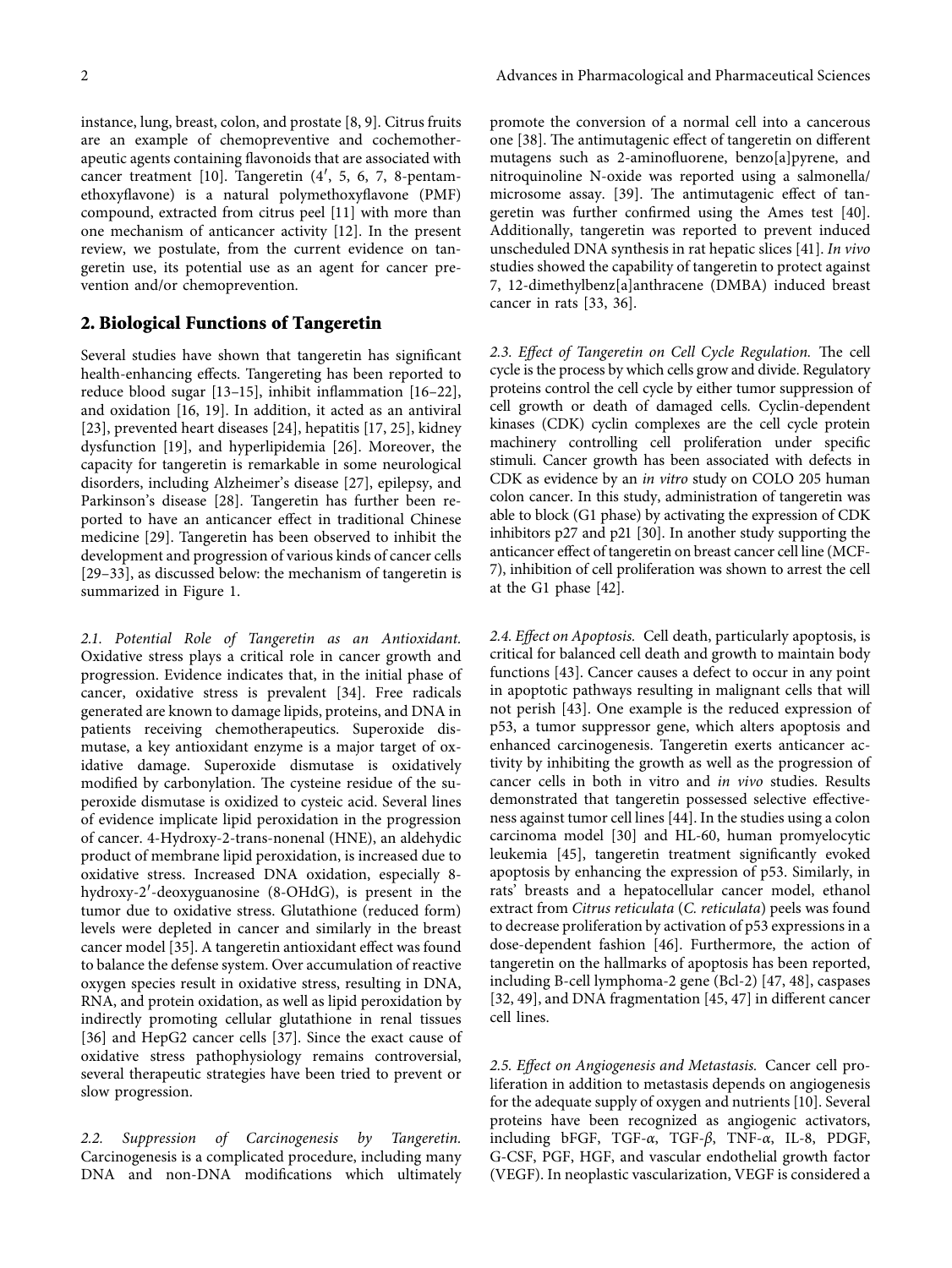<span id="page-2-0"></span>

Figure 1: Mechanisms of the anticancer activity of tangeretin. Cdk2, cyclin-dependent kinases 2; Cdk4, cyclin-dependent kinases 4; PCNA, proliferating cell nuclear antigen; PI3K/Akt/mTOR, phosphatidylinositol 3-kinase/protein kinase B/mammalian target of rapamycin; PPAR, peroxisome proliferator-activated receptor; ROS, reactive oxygen species; TBARS, thiobarbituric acid reactive substances; VEGF, vascular endothelial growth factor.

main mediator and has an important influence on cancer progression[[50](#page-12-0)]. Some angiogenic proteins can be evoked by hypoxia [\[51](#page-12-0)] which triggers the expression of VEGF and its receptor through hypoxia-inducible factor-1 $\alpha$  (HIF-1 $\alpha$ ) [\[52\]](#page-12-0). In addition, in silico studies reported the effect of tangeretin on ERK-2 and HIF1-  $\alpha$  [\[10](#page-10-0)]. Tangeretin has been shown to act on the expression of VEGF to control certain pathological conditions such as tumor angiogenesis and metastasis in human ovarian [\[53](#page-12-0)] and lung[[47](#page-11-0)] cancer cells. Further exploration into the mechanisms of TG may reveal promising insights into its underlying anticancer mechanism inducing angiogenesis.

2.6. Estrogenic Effect of Tangeretin. Estrogen has a critical contribution to the growth and differentiation of mammary and uterine cells and, therefore, might provoke cancer development[[54](#page-12-0)]. Generally, estrogen has additional important roles in maintaining lipid level, genital tissue, and bone density[[55](#page-12-0)]. The role of estrogen in preserving bone density is achieved by increasing bone formation and inhibiting the process of bone resorption. Binding estrogen to estrogen receptor (ER) activates or inhibits the copying of specific genes that respond to estrogen. In addition, the complex formation of estrogen-ER might show certain interaction with factors responsible for transcription such as specificity protein $1$  (SP-1) [[56](#page-12-0)]. Therefore, targeting the estrogenic receptor may open the door to chemoprevention and a cancer-oriented therapy [\[57\]](#page-12-0). Molecules with estrogen-like effects are known to have estrogenic effects, and many phytochemical compounds have been shown to possess certain activities such as phytoestrogens. The association between estrogen and ER may also activate some transcription factors such as c-Myc which later replicates genes and induces cell cycle activation. Treatment with Citrus reticulata was reported to inhibit the proliferation of MCF-7

when combined with doxorubicin, to promote the growth of rat mammary glands and increase rat uterus volume by inducing c-Myc production[[10\]](#page-10-0). Tangeretin has been reported to increase the expression of the powerful invasion suppressor, E-cadherin/catenin [\[58\]](#page-12-0), which is upregulated by estrogen in breast cancer cells [\[59\]](#page-12-0). This finding was confirmed by the ability of tangeretin to inhibit DMBAinduced breast cancer through the modulation of the expression of expressed estrogen and progesterone receptors [\[33\]](#page-11-0). Furthermore, the role of tangeretin, to restore bone loss provoked by estrogen, was reported previously in a mixture with other PMF [\[60\]](#page-12-0).

2.7. Tangeretin Inducing Autophagy Process. Autophagy is a vesicle and lysosome-mediated process that is responsible for removing cytoplasmic waste from the cell and recycling some of its components to maintain hemostasis[[61\]](#page-12-0). In cancer, the autophagic pathway plays a dual role in tumor promotion and suppression. It is believed that basal autophagy is a factor in cancer suppression because of the inability to dilute aberrant components through cell division. Reduced and abnormal autophagy inhibits the degradation of damaged components or proteins in oxidative-stressed cells, leading to cancer growth. Tangeretin derivative 5 acetyloxy-6, 7, 8, 4′-tetramethoxyflavone (5-AcTMF) was reported to induce autophagy in CL1-5 non-small cell lung cancer (NSCLC) by inducing the synthesis of autophagosome as well as increasing the expression of microtubuleassociated proteins 1A/1B light chain 3B (LC3-II) and LC3 [\[62\]](#page-12-0). These data suggest that tangeretin enhanced autophagy is a key mechanism in the suppression of tumor generation.

2.8. Tangeretin in Inflammation. Chronic inflammation is associated with the onset or progression of many diseases including cancer. Many signaling pathways of inflammation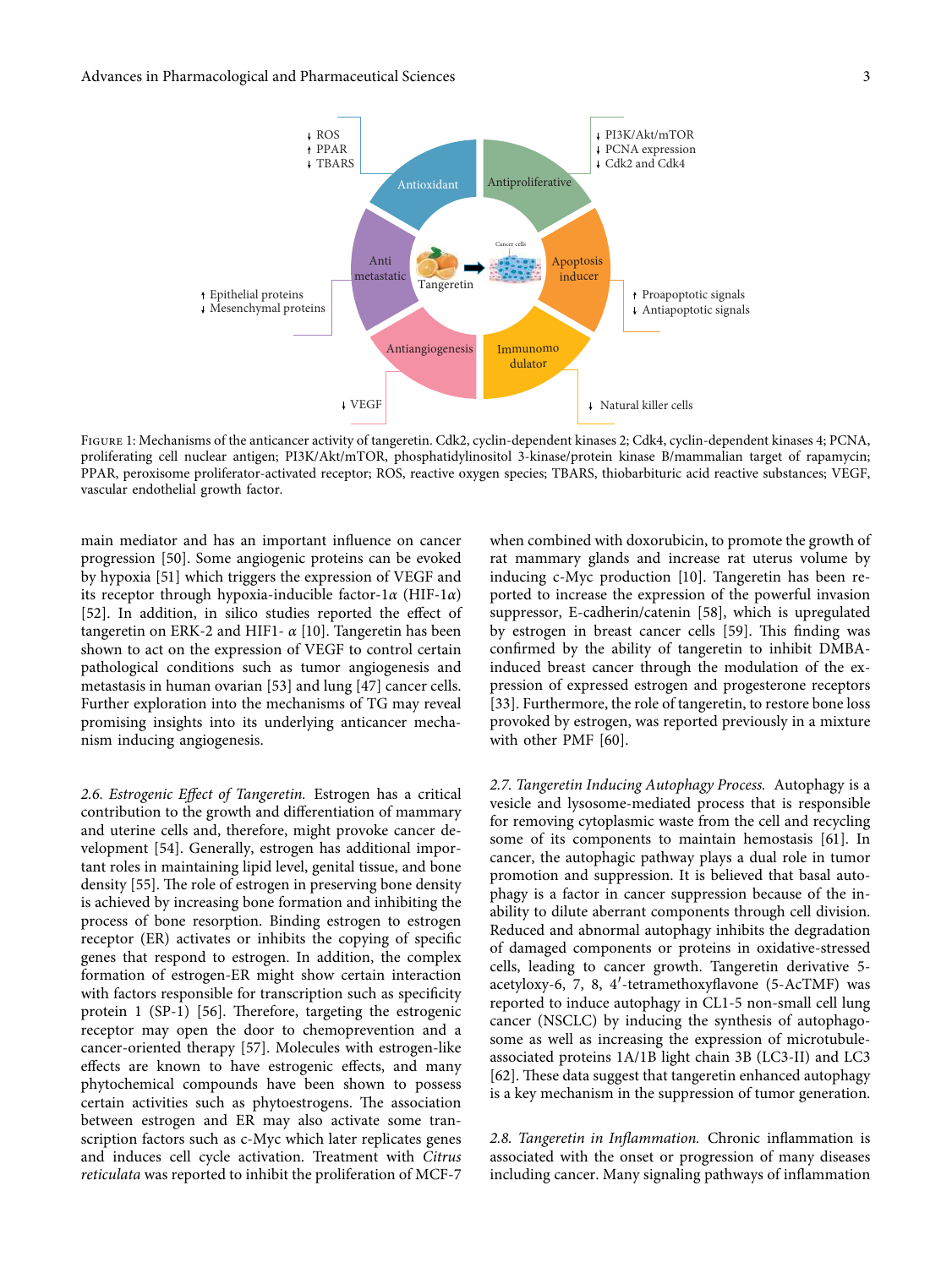are involved. Inflammatory markers such as interleukin-2 (IL-2), interleukin-6 (IL-6), tumor necrosis factor alpha (TNF- $\alpha$ ), nuclear factor kappa-B (NF- $\kappa$ B), and chemokines further enhance pathogenic processes [\[63\]](#page-12-0). Polymethoxyflavones were reported to prevent the expression and synthesisof TNF- $\alpha$  and other proinflammatory cytokines. [[64](#page-12-0)]. The anti-inflammatory effect of tangeretin has been reported in different pathological conditions such as allergic rhinitis via stimulating regulatory T cell [\[65\]](#page-12-0), asthma by regulating phosphoinositide 3-kinase (PI3K) pathway[[21\]](#page-10-0), and Respiratory Syncytial Virus-induced inflammation by curbing NF-κB and interleukin-1 beta (IL-1B) [\[23\]](#page-11-0). Furthermore, tangeretin alleviated cisplatin-induced renal inflammation via inhibiting NF-κB activation and decreasing its downstream IL-1B and TNF- $\alpha$  [[66](#page-12-0)], as well as iNOS and TNF- $\alpha$ during reinstatement of the anti-inflammatory interleukin-10 (IL-10) [\[67\]](#page-12-0). In addition, we have reported previously the ability of tangeretin to decrease cisplatin-induced hepatic inflammation by decreasing TNF- $\alpha$  and boosting IL-10 [\[17](#page-10-0)].

## 3. Absorption and Oral Bioavailability of Tangeretin

Tangeretin has a significant advantage over other chemically relevant flavones as it shows large intestinal absorption and therefore is bioavailable [\[68\]](#page-12-0). It is also considered safe when administeredorally [[69](#page-12-0)]. The TG kinetics was tested by collecting Hamster's urine and plasma after 35 days of free access to food containing 1% tangeretin. Intestinal absorption of tangeretin was noticeable with respect to the excretion of several metabolites in urine. Animal plasma was almost free of any unchanged tangeretin [\[68\]](#page-12-0). Nevertheless, some biologically active botanical chemicals have low bioavailability and poor solubility. In these chemicals, the process of adding an acetyl group to the existing substance is usually used to get a drug derivative that helps improve the uptake and effectiveness of targeted natural molecules. For this reason, the derivative of tangeretin, 5-AcTMF, has been used in numerous studies[[62](#page-12-0)].

## 4. Safety and Toxicity of Tangeretin

In order to investigate the possibility of oral toxicity, tangeretin was used as a typical compound for safety assessment as it is considered one of the most common PMF that originated from natural sources [\[70\]](#page-12-0). In a study carried out by Ting et al. to examine the acute oral toxicity in mice genders, tangeretin was administrated in 1000, 2000, and 3000 mg/kg from a single gavage in an oil suspension. Outcomes were no deaths observed 14 days after administration. However, daily use of low dose tangeretin displayed a U-shaped dose-response curve including hepatic changes. It was concluded that PMF available as a beneficial ingredient in the human diet could be applied safely at different conditions[[70](#page-12-0)]. Consistent with the previous study, Vanhoecke et al. proved the safety of Tangeretin when administrated orally to experimental mice. Evidence included the absence of any major harm to body organs or deterioration in function. These results open the door for additional safety evaluations in humans [\[69\]](#page-12-0).

Possible genotoxicity of tangeretin has been investigated by Delaney et al., who administered a PMF mixture in vitro using a range of concentrations in five different bacterial strains. Results indicated no mutations detected regardless of ribosomal protein S9 activation. Observed results indicate the safety profile of PMF mixture and excluded any possi-bility of genotoxicity from in vitro assay systems [\[71](#page-12-0)]. However, in another study, Delaney et al. showed a statistically insignificant positive relationship between increasing the concentrations of PMF and spleen weight in sheep red blood cell (SRBC) immunized mice. In mice without immunization, there was no evidence for spleen weight changes [\[64\]](#page-12-0).

## 5. Tangeretin-Drug Interactions

In the last two decades, many studies discussed citrus fruitdrug interactions. The simultaneous intake of tangeretin and drugs was reported to have a strong influence on pharmacokinetics. Citrus juice was demonstrated to affect the pharmacokinetics of various kinds of drugs by modulating drug transporters and drug-metabolizing enzymes [\[72\]](#page-12-0). For instance, the flavonoid fraction of clementine juice can induce or inhibit a number of human cytochrome enzymes such as CYP3A4 and CYP1A2 [\[73\]](#page-12-0). Mandarin juice inhibited CYP3A4, resulting in increased concentration of tacrolimus in patients [\[72\]](#page-12-0). The mean felodipine plasma concentration-time area under the curve (AUC) showed to be elevated due to the inhibition of CYP3A4 activity after lime juice consumption [\[74\]](#page-12-0).

Tangeretin showed significant inhibition on P-gp in (multidrug resistance protein 1) MDR1-MDCKII cells, which might be the reason underlying the increased cell toxicity of paraquat and taxol. In addition, concurrent administration of digoxin with tangeretin has been reported to alter the pharmacokinetics of digoxin [\[75\]](#page-12-0).

Tangeretin is present in the bitter orange peel of Seville orange, the Seville juice was reported to inhibit intestinal cytochrome P450 (CYP) isozyme 3A4, and P-glycoprotein was shown to affect colchicine metabolism and transport, which can lead to severe toxicity[[76](#page-12-0)]. Sildenafil bioavailability is reported to be improved by Seville orange; this can be contributed to the inhibition of its intestinal first-pass effect of CYP3A4 and/or P-gp[[77](#page-12-0)]. On the other hand, tangeretin was reported as a potent regioselective stimulator causingCYP3A4 induction  $[73, 78]$  $[73, 78]$  $[73, 78]$  $[73, 78]$  $[73, 78]$ . This stimulation can altermidazolam metabolism [[78](#page-12-0)]. Thus, flavonoid food contents should be reported to avoid any unpredictable scenarios.

These studies highlight the need for further investigations to confirm the correlation between the in vitro and in vivo results concerning tangeretin-drug interaction.

#### 6. Tangeretin Application

The effect of tangeretin on different cancer types is summarized in Table [1](#page-4-0) and detailed below.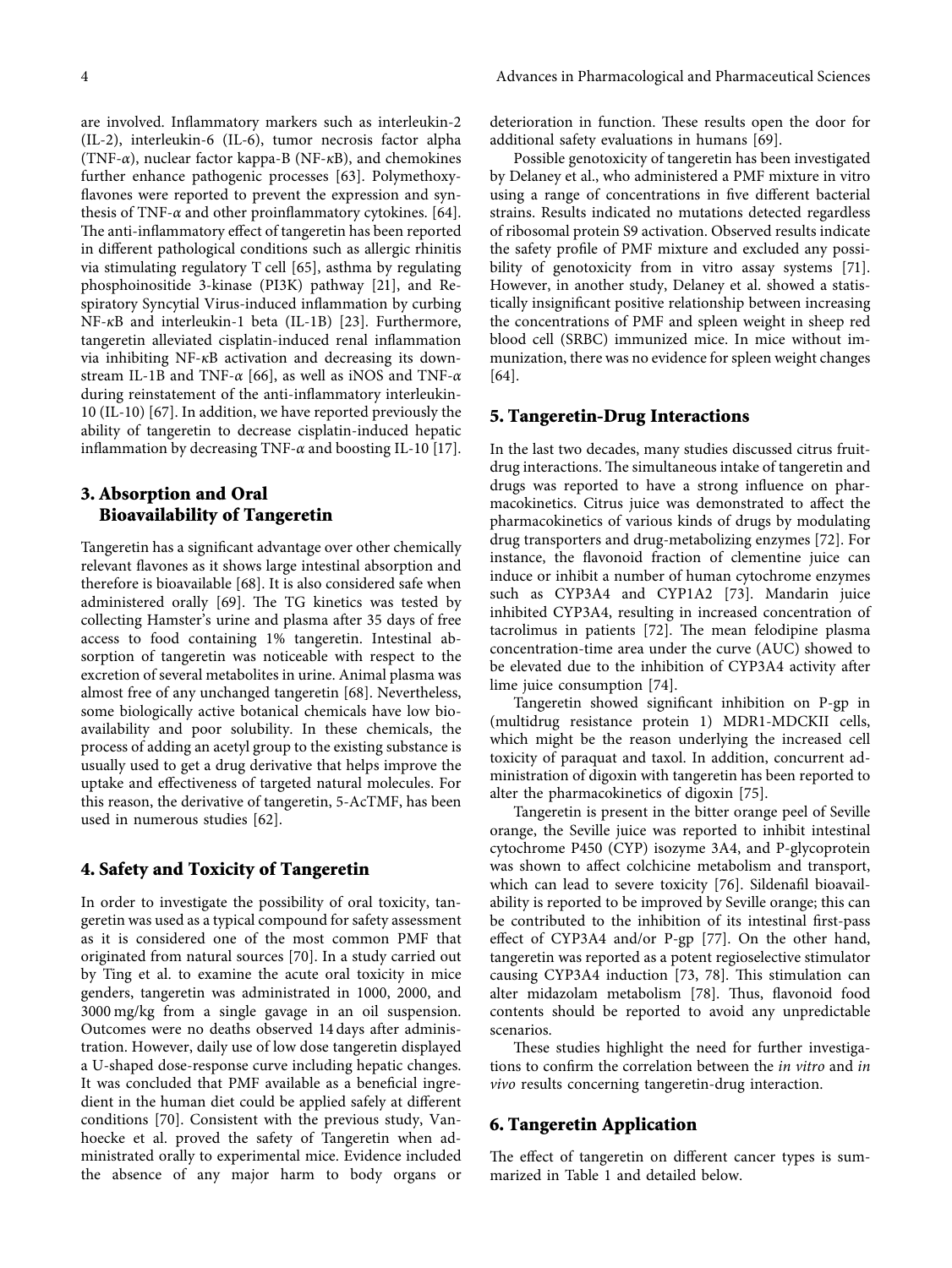<span id="page-4-0"></span>

|                    | Cell line                 | Function                                     | Proposed mechanism of action                                                                                                                | Reference                                              |
|--------------------|---------------------------|----------------------------------------------|---------------------------------------------------------------------------------------------------------------------------------------------|--------------------------------------------------------|
|                    | OVCAR-3<br>A2780/CP70     | Antiangiogenesis                             | Decrease in VEGF expression.                                                                                                                | He et al. [53]                                         |
| Ovarian<br>cancer  | A2780/CP70                | Cell cycle<br>regulator                      | Caspase cascade, cell cycle arrest at $G(2)$ -M phase.                                                                                      |                                                        |
|                    | 2008/C13                  | Apoptosis inducer                            | Downregulation of phospho-Akt along with NF-KB,<br>phospho-GSK-3beta, and phospho-BAD.                                                      | Arafa et al. [31]                                      |
| Gastric<br>cancer  | AGS                       | Apoptosis inducer                            | Reduction in the MMP.<br>Upregulation of BAX with p53 activation.                                                                           | Dong et al. $[32]$                                     |
| Lung cancer        | CL1-5                     | Apoptosis inducer                            | Decreasing expression of Bcl-2, XIAP, and survivin.<br>Disturbance in MMP.                                                                  | Li et al. $[16]$                                       |
|                    | H <sub>1299</sub><br>A549 | Antiproliferative<br>Apoptosis inducer       | Translocation of cytochrome C to the cytosol.<br>Inhibition of IL-1B-induced COX-2 expression.<br>Deactivation of $NF-\kappa B$ downstream. | Chen et al. [79]                                       |
| Prostate<br>cancer | $PC-3$                    | Antimetastatic<br>Antiproliferative          | Downregulation of mesenchymal proteins.<br>Upregulation of epithelial proteins.<br>Downregulation of PI3K/Akt/mTOR pathway.                 | Zhu et al. $[80]$                                      |
|                    | MOLT-4                    | Reverse MDR                                  | Inhibition of P-glycoprotein function.                                                                                                      | Ishii et al. [81]                                      |
|                    | K562/ADM                  | Reverse MDR                                  | Inhibition of P-glycoprotein-mediated efflux of [(3)<br>H vincristine.                                                                      | Ikegawa et al. [82]                                    |
| Leukemia           | $HL-60$                   | Apoptosis inducer<br>Cell cycle<br>regulator | Lowering DNA content.<br>Decrease of G1 cells, increase of S and/or G2/M cells.                                                             | Hirano et al. [45]                                     |
|                    | L1210<br>K562             | Antiproliferative                            | Inhibition of cell growth                                                                                                                   | Satoh et al. [83]                                      |
|                    | <b>JCS</b>                | Autophagy<br>inducer                         | Increase in phagocytic activity of the cells.                                                                                               | Mak et al. [84]                                        |
|                    | <b>B16F10</b>             | Melanogenesis                                | Increasing levels of tyrosinase, TRP-1, and ERK 1/2<br>Increasing expression of CREB and MITF                                               | Yoon et al. [85]                                       |
|                    | $JB6P+$                   | Anti-<br>inflammatory                        | Blockage of Akt, MAPKs, and MAPK kinases.                                                                                                   | Yoon et al. $[86]$                                     |
|                    |                           | Antioxidant                                  | Scavenging ROS.                                                                                                                             |                                                        |
| Melanoma           | B16F10<br>SK-MEL-1        | Antiproliferative                            | Inhibition of cell growth.                                                                                                                  | Rodriguez et al. [87]                                  |
|                    | HTB43                     | Antiproliferative                            | Greater membrane uptake.                                                                                                                    | Kandaswami et al.<br>[88]<br>Kandaswami et al.<br>[89] |
| Brain cancer       | IOMM-Lee                  |                                              | Enhancing phosphorylation of GSK3 $\beta$ .                                                                                                 |                                                        |
|                    | <b>CH157 MN</b>           | Apoptosis inducer                            | Downregulation of TSPAN12, Bcl-XL, and Mcl-1.<br>Overexpression of Bax and caspase-3.                                                       | Das et al. [90]                                        |
|                    | <b>U-87MG</b>             | Cell cycle<br>regulator                      | Increases G2/M arrest.                                                                                                                      |                                                        |
|                    | $LN-18$                   | Apoptosis inducer                            | Modulating PTEN and cell-cycle regulated genes<br>(cyclin-D and cdc-2 mRNA and protein<br>expressions).                                     | Ma et al. [91]                                         |
|                    | Grade III astrocytoma     | Antimetastatic                               | Downregulation of MMP-2 and MMP-9                                                                                                           | Rooprai et al. [92]                                    |

TABLE 1: Summary of the anticancer effects of tangeretin.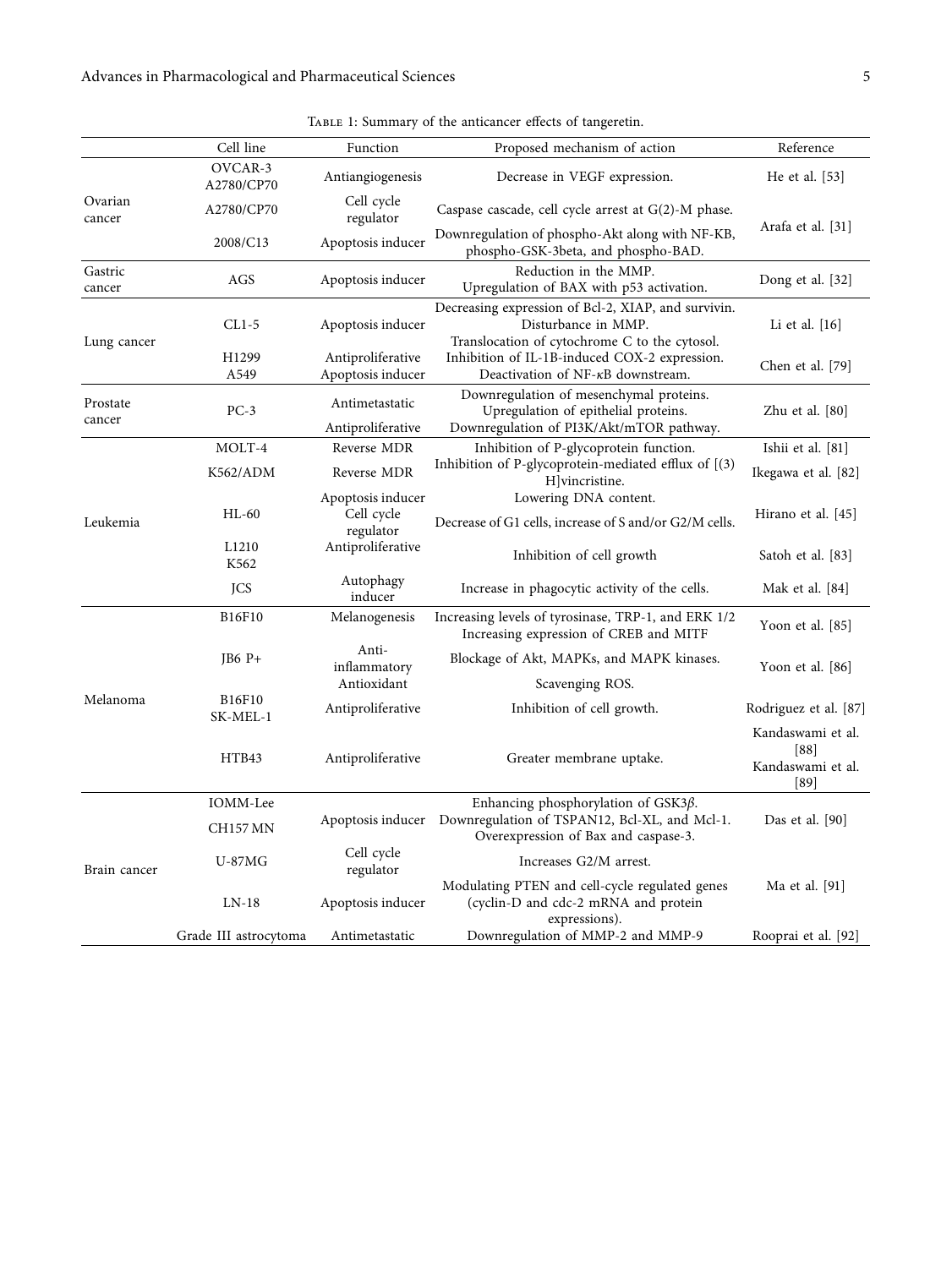|                      | Cell line                             | Function                                                       | Proposed mechanism of action                                                                                                                                        | Reference                                                |
|----------------------|---------------------------------------|----------------------------------------------------------------|---------------------------------------------------------------------------------------------------------------------------------------------------------------------|----------------------------------------------------------|
| Breast cancer        | DMBA-induced rat<br>mammary carcinoma | Antitumor<br>Antioxidant                                       | Decrease in levels of estradiol, progesterone, and<br>prolactin.<br>Decrease in levels of LPSA, TSA, NO, and protein<br>carbonyls.                                  | Arivazhagan and<br>Pillai [93]                           |
|                      |                                       | Antiproliferative<br>Cell cycle<br>regulator<br>Antimetastatic | Reduction in PCNA, COX-2, and Ki-67 markers.<br>Arresting cell division at the G1/S phase via p53/p21<br>upregulation.<br>Downregulation of MMP-2, MMP-9, and VEGF. |                                                          |
|                      | $MCF-7/6$                             | Immune-<br>modulator                                           | Reducing the number of NK cells.                                                                                                                                    | Depypere et al. [94]                                     |
|                      | MCF-7 MDA-MB-435                      | Antiproliferative                                              | Blocking cell cycle progression at G1.<br>Blocking cell cycle progression at G1.                                                                                    | Morley et al. [42]                                       |
|                      | MCF7 MDA-MB-468                       | Antiproliferative                                              | CYP1A1/CYP1B1-mediated metabolism to 4'<br>hydroxy tangeretin.                                                                                                      | Surichan et al. [12]                                     |
|                      | DMBA-induced                          | Antioxidant                                                    | Normalizing levels of AST, ALT, ALP, ACP, 5'-ND,<br>$\gamma$ -GT, and LDH.                                                                                          | Lakshmi and<br>Subramanian [36]                          |
|                      | mammary carcinoma                     |                                                                | Decrease in TBARS, enzymatic, nonenzymatic<br>antioxidants, phase I and phase II detoxification.                                                                    | Periyasamy et al. [29]                                   |
|                      | DMBA-induced<br>mammary carcinoma     | Antioxidant<br>Antiproliferative                               | Normalizing activities of glycolytic enzymes.<br>Increasing activities of citric acid cycle and<br>respiratory chain enzyme.<br>Downregulation of PCNA expression.  | Periyasamy et al. [95]                                   |
| Liver cancer         | HepG2                                 | Antioxidant                                                    | Suppressing of TAG synthesis and mass.<br>Decreasing activities of DAG acyltransferase and<br>microsomal triglyceride transfer protein.<br>Activating PPAR.         | Kurowska et al. [68]                                     |
|                      | <b>REL</b>                            | Antiproliferative                                              | Upregulation of GJIC.                                                                                                                                               | Chaumontet et al.<br>[96]<br>Chaumontet et al.<br>$[97]$ |
| Colorectal<br>cancer | <b>HT29</b>                           | Cell cycle<br>regulator                                        | Arresting G2/M phase with reduction in ALDH+.                                                                                                                       | Silva et.al. [98]                                        |
|                      | <b>COLO 205</b>                       | Cell cycle<br>regulator<br>Antiproliferative                   | Blocking cell cycle progression at G1 phase.<br>Inhibiting the activities of Cdk2 and Cdk4.                                                                         | Pan et al. [30]                                          |
|                      |                                       | Apoptosis inducer                                              | Increasing in p21, p27, and p53 levels.                                                                                                                             |                                                          |

Table 1: Continued.

6.1. Ovarian Cancer. Ovarian cancer is considered the second most fatal cancer among females in developed regions[[99](#page-13-0)]. Ovarian cancer is difficult to cure because of the resistance that arises towards chemotherapy. Consequently, it was important to identify new and effective chemotherapeutic agents[[53](#page-12-0)]. Despite many women who show a good response to first-line therapy in ovarian cancer, disease recurrence is very common due to resistance to chemotherapeutic agents. Resistance to chemotherapeutic agents in turn is a prime hindrance to improving the diagnosis of ovarian cancer. Subsequently, it is deemed necessary for research regarding ovarian cancer to seek new chemical treatment agents from natural sources [\[53\]](#page-12-0).

A study conducted by He et al. assessed the impact of tangeretin on the articulation of VEGF and cell proliferation in two different cell lines of ovarian cancer [\[53](#page-12-0)]. They reported a modest suppressing effect on cell proliferation for OVCAR-3 and A2780/CP70 cells. Furthermore, tangeretin demonstrated some inhibitory effects on VEGF expression at the OVCAR-3 and A2780/CP-70 cell line[[53](#page-12-0)].

Moreover, the vast majority of ovarian cancer patients are not perfectly treated with the standard therapy of cisplatin [cis-diamminedichloroplatinum(II)] primarily because of the impediment developed with drug resistance [\[100](#page-13-0)]. However, when using flavonoids alone, it was able to induce cell death for certain cancer cells while regenerating normal cells[[101\]](#page-13-0). In our study, the potentiality of tangeretin to sensitize resistant ovarian cancer cells to cisplatin was examined and its effect to induce apoptosis was confirmed [\[31](#page-11-0)].

6.2. Gastric Cancer. Gastric cancer is considered the second main reason for death associated with cancer over the world[[102\]](#page-13-0). Adenocarcinoma gastric cell line (AGS) is a kind of human gastric mucous cell carcinoma with wild-type p53, which has been used in many studies of antitumor drugs [\[103](#page-13-0)]. However, in some cancerous cells, mutation of p53 might lead to p53 inactivation and lose its tumor-suppressive activity[[104](#page-13-0)].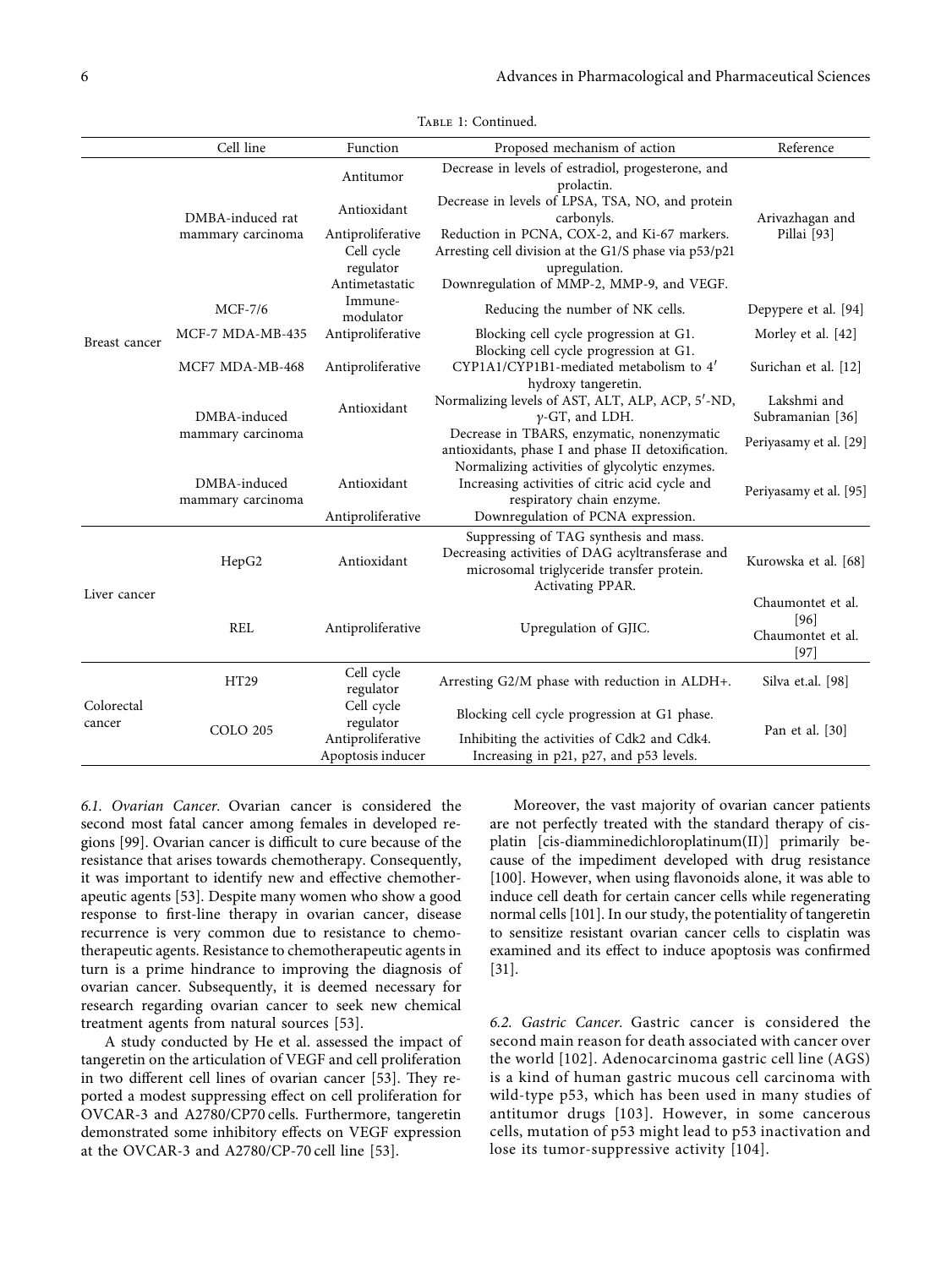Dong et al. illustrated that AGS when treated with dosedependent tangeretin, a reduction in the mitochondrial membrane potential (MMP) is shown. A significant manifestation in apoptosis caused by tangeretin is mitochondrial dysfunction[[32](#page-11-0)]. Upregulation of bcl-2-like protein 4 (Bax) activates p53 to induce apoptosis mediated by mitochondria which will contribute to activation of caspase-9 and consequently the downstream caspases in this pathway. Moreover, pifithrin- $\alpha$  (PFT- $\alpha$ ), p53 inhibitor, will suppress the expression of p53, p21, caspase-3, and caspase-9, thus, the apoptotic effect that is mediated by tangeretin. In conclusion, data indicated that tangeretin stimulated programmed cell death of AGS cells primarily through dysfunction of mitochondria dependent on p53 as well as external pathways mediated by Fas/FasL[[32](#page-11-0)].

6.3. Lung Cancer. Lung cancer is identified as the main cause of cancer-related mortality in the world. It is classified into three main categories: lung carcinoid tumor, small cell lung cancers (SCLCs), and NSCLCs. The most common lung cancer type is NSCLC which constitutes almost 85% of cases. Concerning the treatment of NSCLC patients, chemotherapy and radiotherapy results are weak due to drug resistance development and the mechanism of cell protection[[62](#page-12-0)].

However, the effect of 5-AcTMF as an anticancer agent on CL1-5 of NSCLC has been examined both in vivo and in the laboratory. Several actions for 5-AcTMF were noticeable, such as suppression of tumor proliferation, arresting G2/M checkpoint that is linked with cell division control 2 (CDC2), and cell division cycle 25C (CDC25C). In addition, there was an elevation in the number of apoptotic cells, activation of caspases pathway, decrease in Bcl-2, XIAP, and survivin expression encouraging the liberation of cytochrome C inside the cytosol and MMP disturbances. Moreover, a curbing effect of 5-AcTMF has been observed on the PI3K/ protein kinase B/mammalian target rapamycin (PI3K/Akt/ mTOR) as a signaling pathway. Akt is expressed excessively by Akt-cDNA transfection as it is inhibited through 5- AcTMF-mediated programmed cell death and autophagocytosis advocating the activation of apoptosis by suppressing the pathway of Akt. Experimentally, it has been found that the growth of the CL1-5 cell line was delayed in such a manner as to achieve the desired results by 5-acTMF therapy, with no proof of deleterious effects[[62](#page-12-0)].

In another study, Chen et al. investigated the effects of tangeretin on COX-2 expression levels in H1299, a human NSCLC and A549, and lung epithelial carcinoma cells. They found that when the cell is pretreated with tangeretin that inhibition of certain signaling factors is induced by IL-1B. Signaling factors include p38 mitogen-activated protein kinases (p38 MAPKs), c-Jun N-terminal kinase (JNK), and AKT phosphorylation excluding deactivation of downstream  $NF-\kappa B$ . The above observations disclose that, with an A549 cell type, the inhibition of tangeretin to IL-1B-induced COX-2 expression is accomplished through deactivation of the NF-κB transcription controller in addition to hindering the process of signaling factors, while not including extracellular signal-regulated kinases[[79](#page-12-0)].

6.4. Prostate Cancer. Prostate cancer is classified in the US as the second common cancer type as well as the second major cause of death in the western world. Almost 25% of male patients diagnosed with cancer in the US of America are confirmed as having prostate cancer. However, the underlying causes of prostate cancer remain unclear as there has been no particular cancer-causing substance discovered [\[88\]](#page-13-0).

Zhu et al. assessed tangeretin's effect on two different types of prostate cancer, androgen-insensitive prostate cancer cells (PC-3) and androgen-sensitive human prostate adenocarcinoma cells (LNCaP). Tangeretin showed dosageand time-dependent inhibition, where the 50% inhibitory concentration (IC50) after 72 hours was noted at 75  $\mu$ M and  $65 \mu$  $65 \mu$  $65 \mu$ M in both cell lines, respectively [[80\]](#page-12-0). Results of tangeretin treatment in PC-3 clearly exhibited a reduction in mesenchymal proteins containing vimentin, cluster of differentiation 44 (CD44), and cadherin-2 (CDH2). Upregulation was observed with epithelial proteins containing cadherin-1 and cytokeratin-19. An additional result was the suppression of the PI3K/Akt/mTOR pathway. Consequently, it was demonstrated that tangeretin in PC-3 cells stimulated reprogramming of epithelial–mesenchymal transition (EMT) through directing the PI3K/Akt/mTOR pathway to act as the fundamental mechanism of action for inducing toxicity. Therefore, tangeretin offers an unfamiliar approach for prostate cancer treatment [\[80\]](#page-12-0).

6.5. Leukemia. Tangeretin was observed by Ishii et al. to have an inhibitory effect on cell proliferation, function of P-gp, and significantly affected the cell cycle of human acute T lymphoblastic leukemia (MOLT-4). In addition, tangeretin had an inhibitory effect on cells which exhibit resistance to daunorubicin, a chemotherapeutic agent. However, tangeretin does not stimulate apoptosis[[81\]](#page-13-0). Similarly, the effect of tangeretin on the uptake of [(3)H]vincristine into DOX-resistant human myelogenous leukemia cells (K562/ ADM) was tested by Ikegawa et al. Their study found that, by inhibiting the efflux mediated by P-gp for [(3)H]vincristine, that accumulation of chemotherapy drugs occurred within the cells[[82](#page-13-0)]. In contrast to Ishii et al., tangeretin has shown to promote apoptosis in HL-60 cells through DNA fragmentation and reduction of G1 cells along with an increase in the S and/or G2/M cells without any evidence of toxicity towards human peripheral blood mononuclear cells (PBMCs) [\[45\]](#page-11-0).

The antitumor effect of tangeretin was studied on murine leukemia type P388 in a living organism. The results of that extract proved tangeretin activity in both in vivo and the laboratory. Accordingly, tangeretin showed an inhibitory effect on cell growth in both leukemia L1210 and K562 cell lines[[83](#page-13-0)]. Also, Mak et al. showed the effects of tangeretin on the growth and differentiation of a newly recognized murine myeloid leukemia cell line (WEHI-3B JCS). Both in vitro and in vivo proliferation of JCS leukemic cells which were treated with tangeretin were critically curtailed. However, the rate of survival of rats with JCS tumor cells receiving tangeretin increased[[84](#page-13-0)].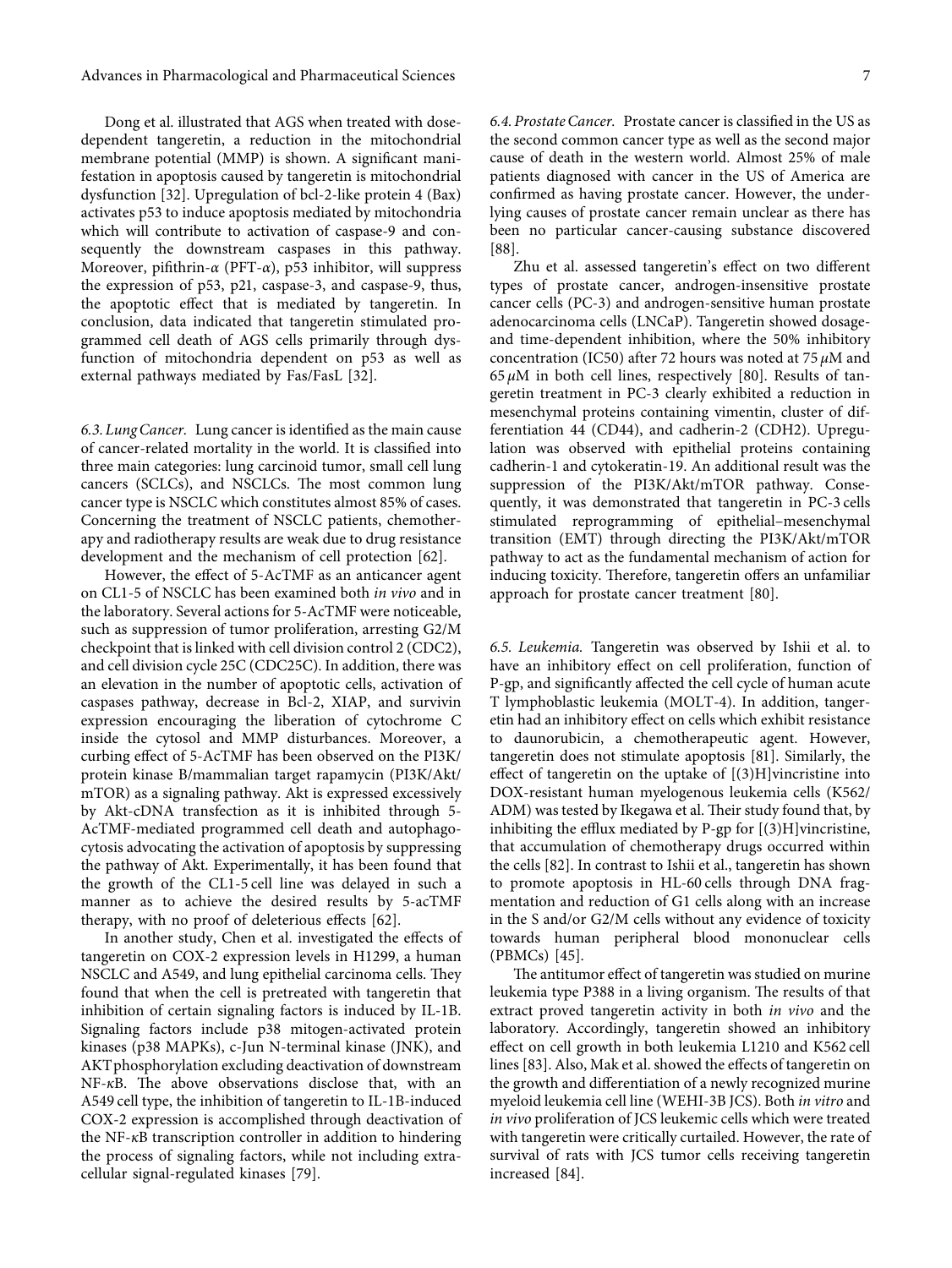6.6. Melanoma. Melanoma is one of the prevailing malignant tumors s characterized by metastasis. A study done by Martínez et al. showed that Swiss mice that received flavonoid treatment developed suppression for metastasis when compared to an ethanol group at the same index[[105](#page-13-0)]. In another experiment, it was found that treatment with tangeretin  $25 \mu M$  in B16/F10 murine skin cancer cells catalyzed the production of melanin within cells through activation of melanogenic protein expressions such as tyrosinase, tyrosinase-related protein (TRP)-1, and ERK 1/2. Moreover, CREB and MITF expression was higher in one hour and four hours, respectively. Studies have shown a curative power for tangeretin in skin cancer and the associated depigmentation [\[85\]](#page-13-0). In addition, the effect of tangeretin was examined by Yoon et al. using mouse skin epidermal JB6P + cells to prove an inhibitory effect of tangeretin on COX-2 expression as well as the transactivation of  $NF-\kappa B$  and activator protein 1. This was accomplished by inhibiting phosphorylation of Akt and MAPKs which include JNK, ERK, p38, and decreased the phosphorylation of MAPK kinases 1/2, 3/6, and 4. In addition, the capability of internal generation ROS was minimized by tangeretin, thus preventing further oxidative stress for healthy cells[[86\]](#page-13-0).

According to Rodriguez et al., SK-MEL-1 and B16F10 skin cancer cell lines responded favorably to tangeretin. They indicated that hydroxylated flavonoids with absent double bond C2–C3 lead to loss of effectiveness on both melanoma cell lines. However, tangeretin showed the highest efficacy and this is due to the availability of a minimum of 3 methoxyl groups which provides a more effective antiproliferative effect [\[87\]](#page-13-0). Similarly, tangeretin's effects have been studied by Kandaswami et al. in the growth of a human squamous cell carcinoma cell line (HTB43) and have shown that significant cell growth suppression can be attributed to a higher membrane uptake[[88](#page-13-0),[89](#page-13-0)].

6.7. Brain Cancer. Recurrent meningioma is a rare but serious problem occurring after the failure of standard treatment (surgery and radiation). The current chemotherapies have been considered as regimens with only a slight benefit. Thus, there is an urgent need for effective treatments for meningioma patients who have tried standard therapies but without useful results [\[90\]](#page-13-0).

Das et al. provided powerful preliminary evidence for the curative effect of tangeretin in IOMM-Lee and CH157MN meningioma cells. They found that tangeretin acts by inducing cell death with phosphorylation of glycogen synthase kinase 3 β (GSK3β) through the suppression of Wnt5/ β-catenin pathway. In addition to apoptosis, tangeretin stimulated downregulation processing of the tetraspanin protein (TSPAN12) and survival proteins (Mcl-1 and Bcl-XL), while upregulating apoptotic factors (Bax and caspase-3)[[90\]](#page-13-0). Ma et al. reported similar results for tangeretintreated U-87 MG and LN-18 cells, as they markedly demonstrated cell growth inhibition and apoptotic effects when compared to nontreated cells. It has been reported that tangeretin acts by the mechanism of modifying phosphatase and tensin homolog (PTEN) together with genes responsible for cell cycle regulation such as cyclin-D, cdc2 mRNA, and protein expressions[[91\]](#page-13-0). However, a study reported by Rooprai et al. shows the effect of tangeretin on different criteria of brain tumor invasion such as expression of matrix metalloproteinase migration, adhesion, and invasion revealing that tangeretin demonstrated a significant downregulation effect of MMP-2 and MMP-9 in the grade 3 astrocytoma. Moreover, in several cell lines such, as anaplastic astrocytoma, ependymoma-a grade II oligoastrocytoma, and glioblastoma multiform, citrus flavonoids showed great inhibition of invasion, migration, and adhesion[[92](#page-13-0)].

6.8. Breast Cancer. At a global level, breast cancer is increasingly alarming as it is the second most common cancer in females. Genetic factors are attributed to only 10% of cases reported with breast cancer, while the most prevalent causes are environmental including diet, which constitutes the most important role in breast cancer prevention[[33](#page-11-0)].

Arivazhagan and Pillai reported that tangeretin can greatly slow antitumor activity through an inhibitory effect on estrogen, progesterone, and prolactin serum level, as well as lipid bound sialic acid (LBSA), total sialic acid (TSA), and levels of nitric oxide and protein carbonyls in tissues of animals with DMBA-induced breast cancer. Furthermore, tangeretin oral treatment decreased signs of tumor cells such as proliferating cell nuclear antigen (PCNA), COX-2, and Ki-67 and affected cell division by upregulating p53/p21 and secondary suppression of metastasis by inhibiting MMP-2, MMP-9, and VEGF [\[93\]](#page-13-0). Similarly, it was found that tangeretin therapy in human MCF-7/6 breast cancer cells showed a great anti-invasive as well as antiproliferative effect when tangeretin was applied in vitro. Moreover, a reduction in NK cells was observed[[94](#page-13-0)]. Consistent with the previous studies, tangeretin-treated MDA-MB-468, MDA-MB-435, and MCF-7 cells showed an antiproliferative effect attributed to arresting the cell cycle in G1 phase [\[12](#page-10-0), [42\]](#page-11-0), as well as activation of CYP1 and expression of CYP1A1/CYP1B1 that document the ability of tangeretin to prevent the spread of breast cancer cells by the metabolism-mediated processes through CYP1A1/CYP1B1 and 4′hydroxy tangeretin in both MCF-7 and MDA-MB-468[[12\]](#page-10-0).

Abe et al. pointed out that tangeretin when administered to the mammary gland of a mouse with an induced tumor demonstrated inhibition of atypical hyperplastic lesion and stimulated the programmed death of ductal epithelial cells [\[106](#page-13-0)]. However, Morley et al. (2007) disagreed with the ability of tangeretin to procure apoptosis in both MDA-MB-435 and MCF-7 breast cancer cell lines. Rather, they indicated that tangeretin is a cytostatic agent causing inhibition of proliferation with no evidence of programmed cell death [\[42\]](#page-11-0). The effectiveness of tangeretin was clearly demonstrated by two studies as a potent suppressor of breast cancer in rats induced by DMBA. Data showed higher performance of the serum enzymes such as liver function biomarkers, alkaline and acid phosphatases, *y*-glutamyltransferase  $(\gamma$ -GT), 5<sup>'</sup>-nucleotidase (5<sup>'</sup>-ND), and lactate dehydrogenase (LDH) in rats with breast cancer, reduced to levels close to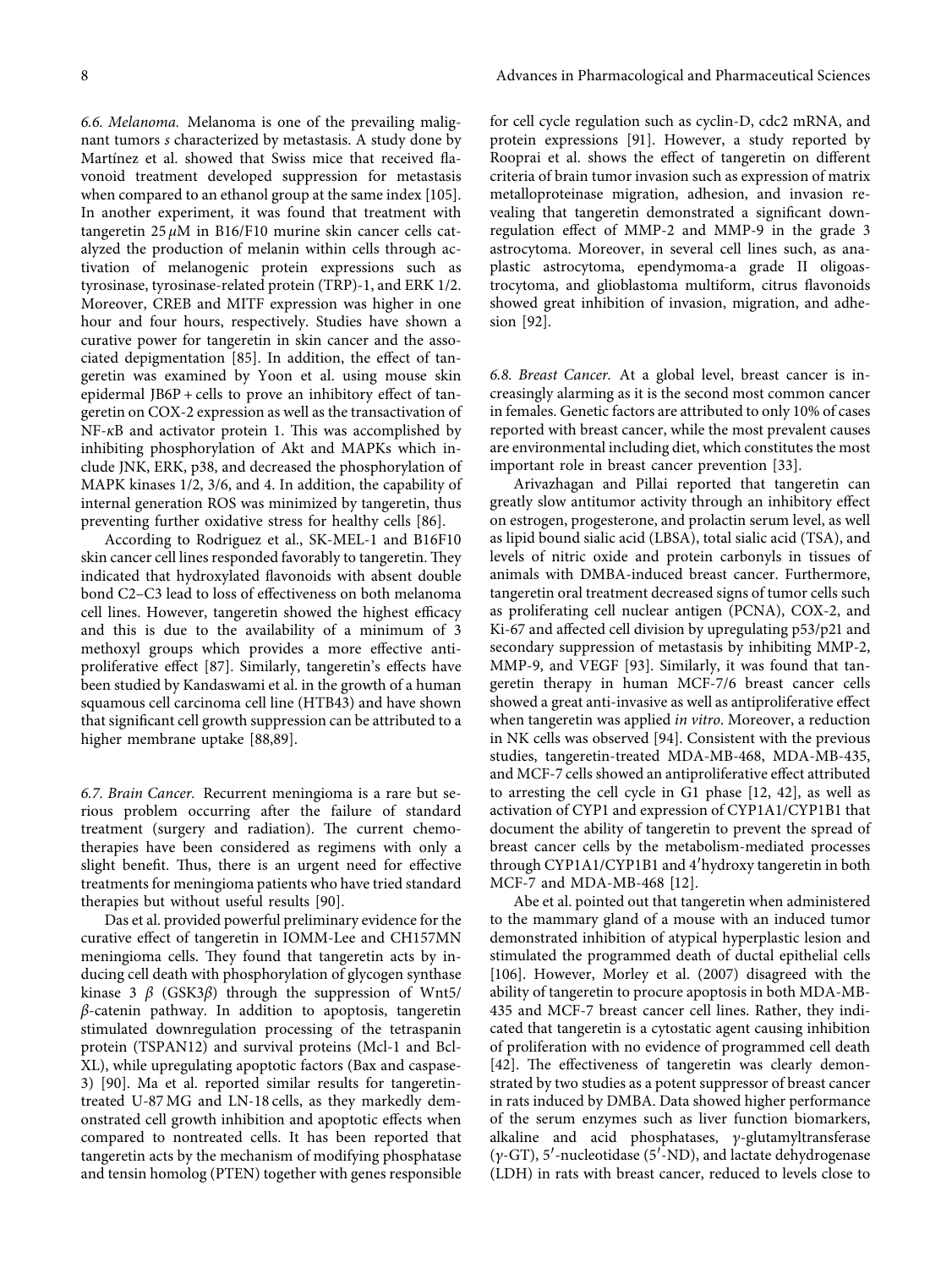normal by the administration of tangeretin. Moreover, some enzymatic and nonenzymatic antioxidants and thiobarbituric acid reactive substances (TBARS), a byproduct of lipid peroxidation, along with both phases of detoxification showed a significant reduction as a result of tangeretin treatment[[29](#page-11-0),[33](#page-11-0)]. Lakshmi and Subramanian added to the inhibitory effect of tangeretin in some oxidative stress markers and reported that tangeretin also significantly improved the level of endogenous antioxidants in kidney tissue. This result demonstrates the expression of nuclear factor (erythroid-derived 2)-like 2/Kelch-like ECH-associated protein 1 (Nrf2/Keap1) in renal tissues within the normal range, hence, protecting kidneys efficiently from oxidative damage by DMBA and confirming tangeretin's nature as a nephroprotective agent [\[36\]](#page-11-0). Periyasamy et al. demonstrated that tangeretin plays a specific role in regulating the flow of cellular metabolic energy in DMBA-induced breast cancer-bearing rats. However, treated rats with tangeretin exhibited normalization in the level of glycolytic enzymes as well as a significant rise in the activities of the citric acid cycle and respiratory chain enzyme. Moreover, the expression of PCNA was downregulated[[95](#page-13-0)].

6.9. Liver Cancer. A study reported by Kurowska et al. revealed a significant reduction in the secretion of apolipoprotein B (apoB) and suppression of cholesteryl esters, free cholesterol, and triacylglycerol (TAG) intracellular synthesis upon incubation with tangeretin in human hepatoma cell line HepG2. Cellular triacylglycerol was also decreased in size. These results were correlated with the reduction in microsomal triglyceride transfer protein (MTTP) and diacylglycerol acyltransferase (DGAT) activities. Moreover, tangeretin showed activation of the transcription factor, peroxisome proliferator-activated receptor (PPAR), which is responsible for controlling the oxidation process of fatty acids and triacylglycerol in a positive manner [\[107](#page-13-0)].

However, in another study, tangeretin exhibited antagonistic action against the inhibition of gap junctional intercellular communication (GJIC) caused by tumor stimulators such as 3,5,di-tertio-butyl-4-hydroxytoluene (BHT) and 12-O-tetradecanoyl-phorbol-acetate (TPA) in rat liver epithelial cell line (REL) [\[96](#page-13-0), [97](#page-13-0)].

6.10. Colorectal Cancer. Colorectal cancer (CRC) is one of the leading causes of cancer death in adults and has been linked to many lifestyle-related factors [\[108\]](#page-13-0). Silva et al. identified tangeretin as an agent that prevented the spread of colorectal cancer through a different mechanism of action on spheroid cells of HT29 colon cancer cell line. This mechanism includes the antiproliferation effect, disruption of cell cycle (G2/M phase), inhibition of aldehyde dehydrogenase (ALDH+), and a cancer stem cell marker and inducing apoptosis[[98\]](#page-13-0). Similar results have been reported by Fan et al. on intestinal tumor growth of a mouse model for human familial adenomatous polyposis (FAP) that demonstrated further increased apoptosis of intestinal tumors after been fed 0.5% of orange peel extract that is rich in

tangeretin[[109\]](#page-14-0). More specifically, Pan et al. illustrated that the antiproliferative effect of tangeretin in COLO 205 was achieved by either modifying the expression of many regulatory proteins that are major for G1 phase, like CDK2 and CDK4, or stimulating the activities of both p21 and p27, cyclin-dependent kinase inhibitors[[30](#page-11-0)].

## 7. Tangeretin as a Potential Adjuvant Chemotherapeutic Agent

Among available treatment options for cancer, chemotherapy is the most effective therapy for treating a variety of cancers. Chemotherapeutics are mainly classified based on their mechanism of action and their chemical structure. Unfortunately, chemotherapy exhibits undesirable side effects which can lead to dose reduction or even cessation of treatment. Combined chemotherapy may increase the effectiveness of therapeutic chemical agents; this, in turn, permits the use of lower doses of the chemotherapeutic agent and hence reduces toxicity to normal tissues [\[110](#page-14-0), [111](#page-14-0)]. Increased efficacy can be achieved by combining agents possessing a chemotherapeutic effect that has an additional or synergistic effect, whereas toxicity can be reduced by using agents that have an immunomodulatory effect[[112](#page-14-0)].

Interestingly, many studies have validated the anticancer properties of tangeretin. Bracke et al. in 1999 reported that tangeretin reversed the antiproliferative effect of tamoxifen on tumor cells in human MCF-7/6 mammary adenocarcinoma cells induced in female nude mice[[113](#page-14-0)]. On the other hand, studies on citrus flavonoids have shown that when combined with chemotherapy, tangeretin has significantly increased drug anticancer efficacy on resistant cancer cell lines. Concurrent use of tangeretin with chemotherapeutic agents synergistically stimulated cell death and cell cycle arrest in resistant cancer cells[[31](#page-11-0)].

Published data showed that tangeretin has the ability to sensitize excessive ABCB1 expression cancer cells to chemotherapeutic agents through direct inhibition of ABCB1 transporter activity. This in turn motivated further studies in animals as well as clinical trials for the purpose of overcoming cancer resistance[[114\]](#page-14-0). In a study done by Akao et al. combining tangeretin with 5-demethyl, nobiletin caused cell apoptosis by limiting MMP and raising the assumption that, through the stated combination therapy, an intrinsic process of programmed cell death will be activated by a synergetic effect. These findings suggested the importance of phytochemical combinations for enhancing the cancer-preventive effect [\[49\]](#page-11-0). We have reported previously that combination treatments of cisplatin and tangeretin on A2780/CP70 and 2008/C13 cisplatin-resistant human ovarian cancer cells downregulated PI3K/Akt pathway and consequently curbed NF-κB and BAD making resistant cells more prone to the toxic effects of cisplatin. Additionally, the downregulation of GSK-3 $\beta$  accounts for the synergetic effect of cisplatin and tangeretin combination on apoptosis. In line with flow cytometry analysis, this combination treatment also reduced cdc25c gene and cyclin B1 protein levels while p53 was significantly increased. Overall, cisplatin-tangeretin combination therapy provides a novel approach for patients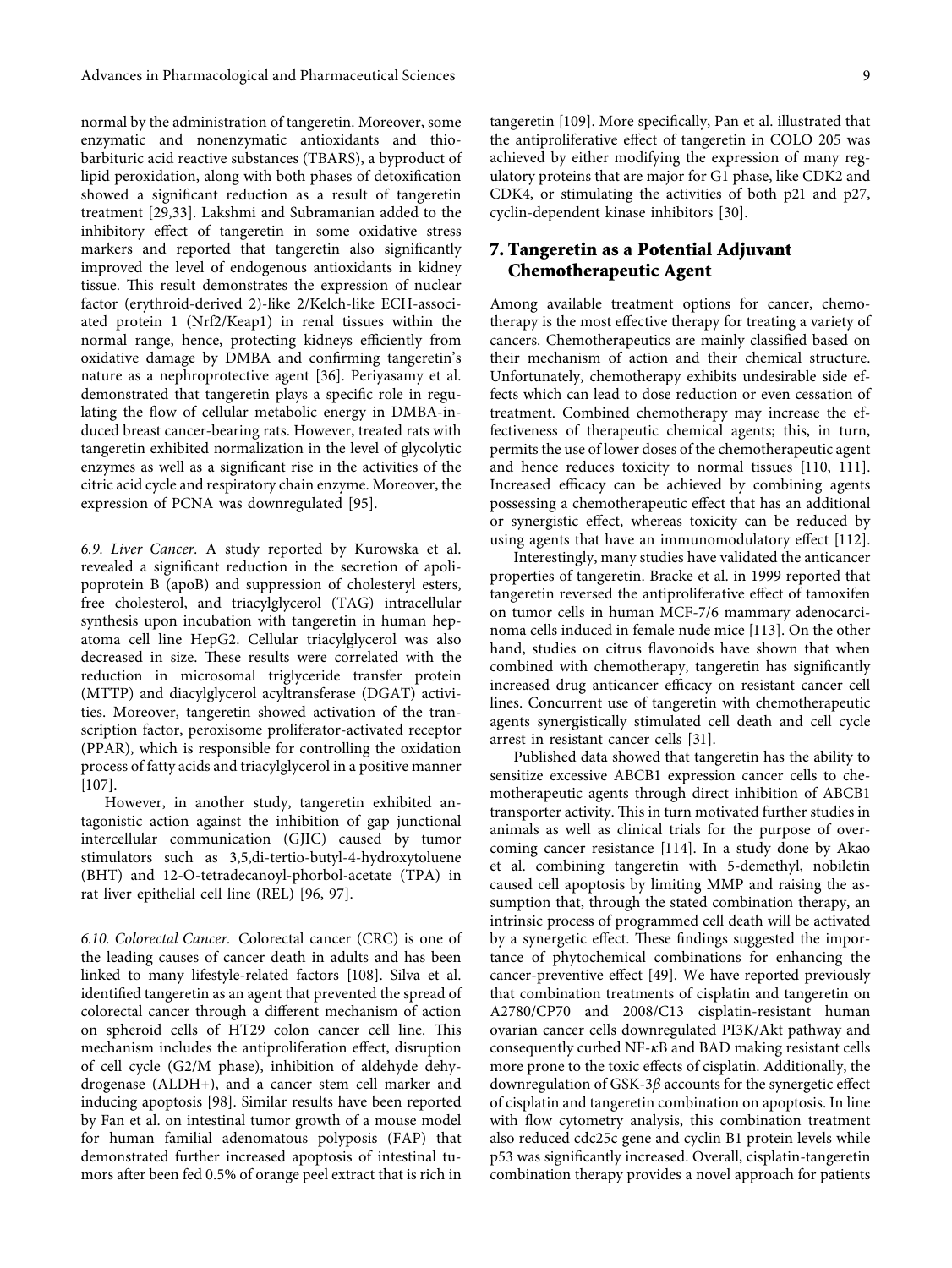with ovarian cancer and provides an effective treatment regimen[[31\]](#page-11-0). Recent findings from our laboratory indicate that tangeretin has the ability to protect against cisplatininduced liver and kidney toxicities. This protection was facilitated by modulating different inflammatory mediators, apoptotic, oxidative, and survival signaling pathways [\[17](#page-10-0), [67\]](#page-12-0).

## 8. Conclusion

In conclusion, it is evident that tangeretin, an extract from citrus peels, has a wide range of positive effects. In our review, we focused on tangeretin as a therapeutic approach in different cancer cell lines with various properties including antioxidant, activating apoptosis, arresting cell cycle, antiangiogenesis, and antiproliferative, which are supported abundantly with evidence-based research detailing the mechanism of action. In addition, using tangeretin in combination with chemotherapeutic agents may be considered as an option for enhancing the efficacy of these agents. Favorable effects of tangeretin presented in this paper encourage the use of this natural agent as a drug with a broad spectrum of medical applications. Further and comprehensive clinical research is needed to prove its beneficial role and effectiveness as a pharmaceutical preparation.

## Abbreviations

| 5-ACTMF:           | 5-Acetyloxy-6, 7, 8, 4'-tetramethoxyflavone |
|--------------------|---------------------------------------------|
| $5'$ -ND:          | 5'-Nucleotidase                             |
| 8-OHdG:            | 8-Hydroxy-2'-deoxyguanosine                 |
| AGS:               | Adenocarcinoma gastric cell line            |
| ALDH+:             | Aldehyde dehydrogenase                      |
| AUC:               | Area under the curve                        |
| apoB:              | Apolipoprotein B                            |
| Bax:               | bcl-2-like protein 4                        |
| $Bcl-2$ :          | B-cell lymphoma-2 gene                      |
| Bcl-XL:            | B-cell lymphoma-extra large                 |
| bFGF:              | Basic fibroblast growth factor              |
| BHT:               | 3, 5,di-Tertio-butyl-4-hydroxytoluene       |
| CD44:              | Cluster of differentiation 44               |
| CDC2:              | Cell division control 2                     |
| CDC25C             | Cell division cycle 25 C                    |
| CDH <sub>2</sub> : | Cadherin-2                                  |
| CDK:               | Cyclin-dependent kinases                    |
| CDK2:              | Cyclin-dependent kinase 2                   |
| CDK4:              | Cyclin-dependent kinase 4                   |
| $c$ -J $NK$ :      | c-Jun N-terminal kinase                     |
| $CL1-5$ :          | Human lung cancer cell line                 |
| <b>COLO 205:</b>   | Human colon cancer                          |
| $COX-2$ :          | Cyclooxygenase-2                            |
| CRC:               | Colorectal cancer                           |
| CREB:              | Cyclic adenosine monophosphate response     |
|                    | element binding protein                     |
| DGAT:              | Diacylglycerol acyltransferase              |
| DMBA:              | 7, 12-Dimethylbenz[a]anthracene             |
| DOX:               | Doxorubicin                                 |
| EGF:               | Epidermal growth factor                     |
| EMT:               | Epithelial-mesenchymal transition           |

| ER:              | Estrogenic receptor                          |
|------------------|----------------------------------------------|
| <b>ERK-2:</b>    | Extracellular signal-regulated kinase 2      |
| G-CSF:           | Granulocyte colony-stimulating factor        |
| GJIC:            | Gap junctional intercellular communication   |
| $GSK3\beta$ :    | Glycogen synthase kinase 3 $\beta$           |
| HepG2:           | Human liver cancer cell line                 |
| HGF:             | Hepatocyte growth factor                     |
| HIF1- $\alpha$ : | Hypoxia-inducible factor 1-alpha             |
| HL-60:           | Human promyelocytic leukemia                 |
| HNE:             | 4-Hydroxy-2-trans-nonenal                    |
| HTB43:           | Human squamous cell carcinoma cell line      |
| IC50:            | 50% inhibitory concentration                 |
| IFN- $\gamma$ :  | Interferon gamma                             |
| IL:              | Interleukin                                  |
| iNOS:            | Inducible nitric oxide synthase              |
| LBSA:            | Lipid bound sialic acid                      |
|                  | Light chain 3                                |
| LC3:             |                                              |
| LDH:             | Lactate dehydrogenase                        |
| LNCaP:           | Androgen-sensitive human prostate            |
|                  | adenocarcinoma cells                         |
| $MCF-7:$         | Breast cancer cell line                      |
| Mcl-1:           | Induced myeloid leukemia cell                |
|                  | differentiation protein                      |
| MITF:            | Microphthalmia transcription factor          |
| MMP:             | Mitochondrial membrane potential             |
| MMPs:            | Matrix metalloproteinases                    |
| $MMP-2$ :        | Matrix metalloproteinase-2                   |
| $MMP-9:$         | Matrix metalloproteinase-9                   |
| MOLT-4:          | Human acute T lymphoblastic leukemia         |
| MTTP:            | Microsomal triglyceride transfer protein     |
| $NF-\kappa B:$   | Nuclear factor kappa-light-chain-enhancer    |
|                  | of activated B cells                         |
| NK:              | Natural killer                               |
| Nrf2/Keap1:      | Nuclear factor (erythroid-derived 2)-like 2/ |
|                  | Kelch-like ECH-associated protein 1          |
| NSCLC:           | Non-small cell lung cancer                   |
| $P$ -gp:         | P-Glycoproteins                              |
| p38 MAPKs:       | p38 mitogen-activated protein kinases        |
| PBMCs:           | Peripheral blood mononuclear cells           |
| $PC-3$ :         | Androgen-insensitive prostate cancer cells   |
| PCNA:            | Proliferating cell nuclear antigen           |
| PDGF:            | Platelet-derived growth factor               |
| $PFT-\alpha$ :   | Pifithrin- $\alpha$                          |
| PGF:             | Placental growth factor                      |
| PI3K/Akt/        | Phosphatidylinositol 3-kinase/protein kinase |
| mTOR:            | B/ mammalian target of rapamycin             |
| PMF:             | Polymethoxyflavone                           |
| PPAR:            | Peroxisome proliferator-activated receptor   |
| PTEN:            | Phosphatase and tensin homolog               |
| SCLCs:           | Small cell lung cancers                      |
| $SP-1$ :         | Specificity protein 1                        |
| SRBC:            | Sheep red blood cells                        |
| TAG:             | Triacylglycerol                              |
| TBARS:           | Thiobarbituric acid reactive substances      |
| TGF:             | Transforming growth factor                   |
| TH+:             | Tyrosine hydroxylase positive                |
| TNF- $\alpha$ :  | Tumor necrosis factor alpha                  |
|                  |                                              |
| TPA:             | 12-O-Tetradecanoyl-phorbol-acetate           |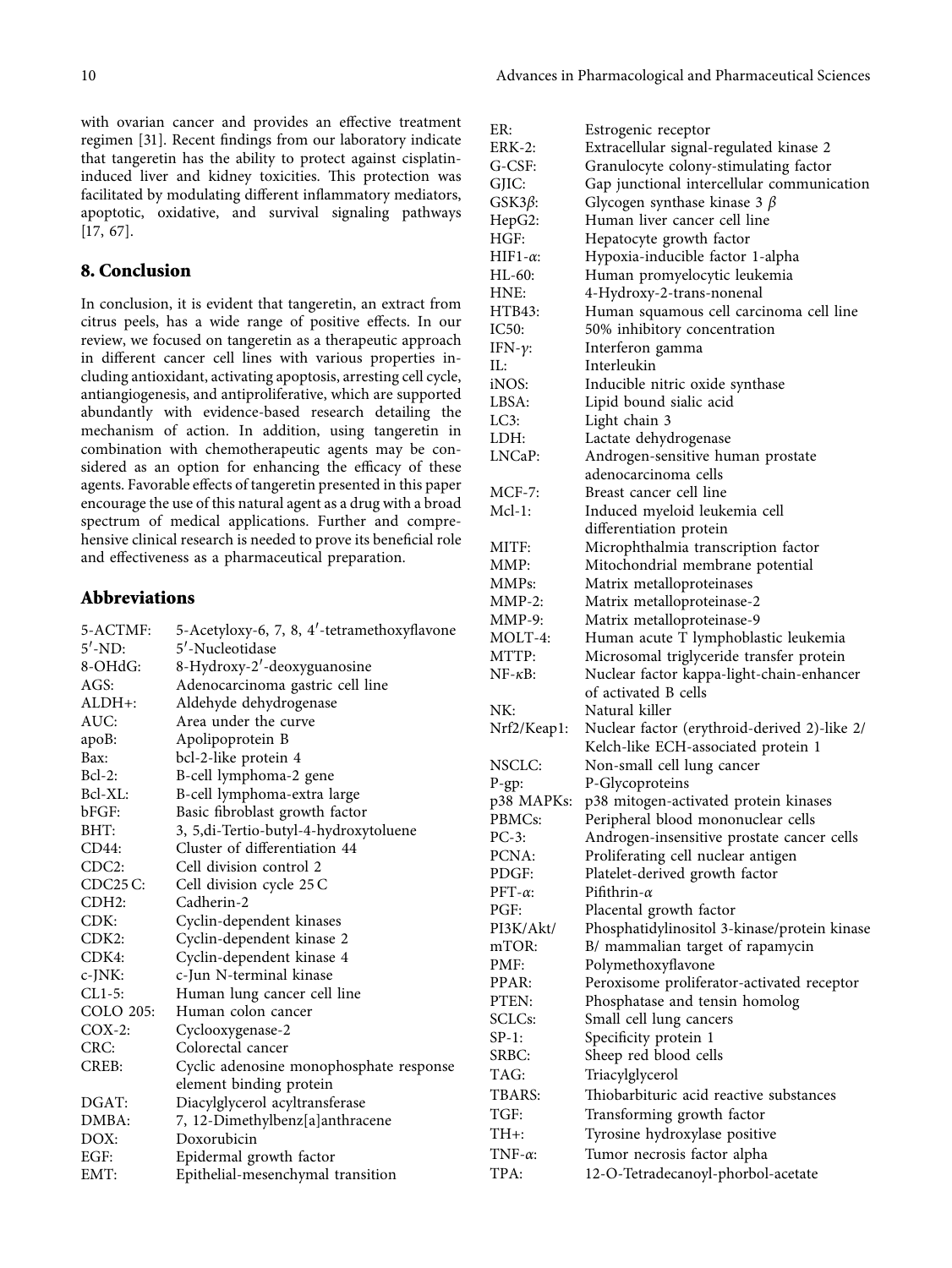<span id="page-10-0"></span>

| Tyrosinase-related protein              |
|-----------------------------------------|
| Total sialic acid                       |
| Tetraspanin protein                     |
| Vascular endothelial growth factor      |
| JCS murine myeloid leukemia cell line   |
| X-linked inhibitor of apoptosis protein |
| $\gamma$ -Glutamyltransferase.          |
|                                         |

## Data Availability

No data were used to support this study. It is a review article.

## Conflicts of Interest

The authors have declared that no conflicts of interest exist.

#### Authors' Contributions

All the authors contributed equally to this manuscript.

#### Acknowledgments

This work was supported by a research grant from the Deanship of Graduate Studies and Research, Ajman University, Grant no. 2017-A-PH-03. NT Shurrab is a graduate research assistant supported by the Deanship of Graduate Studies and Research, Ajman University. The authors would like to thank Professor Mark Dougherty, Auburn University, for proofreading the manuscript.

## References

- [1] P. J. Wiffen, B. Wee, S. Derry, R. F. Bell, and R. A. Moore, "Opioids for cancer pain - an overview of Cochrane reviews," Cochrane Database of Systematic Reviews, vol. 7, Article ID CD012592, 2017.
- [2] E. Mechetner, A. Kyshtoobayeva, S Zonis et al., "Levels of multidrug resistance (MDR1) P-glycoprotein expression by human breast cancer correlate with in vitro resistance to taxol and doxorubicin," Clinical Cancer Research: An Official Journal of the American Association for Cancer Research, vol. 4, no. 2, pp. 389–398, 1998.
- [3] S. K. Wattanapitayakul, L. Chularojmontri, A. Herunsalee, S. Charuchongkolwongse, S. Niumsakul, and J. A. Bauer, "Screening of antioxidants from medicinal plants for cardioprotective effect against doxorubicin toxicity," Basic Clinical Pharmacology Toxicology, vol. 96, no. 1, pp. 80–87, 2005.
- [4] F. R. Hirsch, D. T. Merrick, and W. A. Franklin, "Role of biomarkers for early detection of lung cancer and chemoprevention," European Respiratory Journal, vol. 19, no. 6, pp. 1151–1158, 2002.
- [5] S. Gupta, F. Afaq, and H. Mukhtar, "Selective growth-inhibitory, cell-cycle deregulatory and apoptotic response of apigenin in normal versus human prostate carcinoma cells," Biochemical and Biophysical Research Communications, vol. 287, no. 4, pp. 914–920, 2001.
- [6] K. Sak, "Site-specific anticancer effects of dietary flavonoid quercetin," Nutrition and Cancer, vol. 66, no. 2, pp. 177–193, 2014.
- [7] K. Sak, "Cytotoxicity of dietary flavonoids on different human cancer types," Pharmacognosy Reviews, vol. 8, no. 16, pp. 122–146, 2014.
- [8] M. I. Qadir and B. N. Cheema, "Phytoestrogens and related food components in the prevention of cancer," Critical Reviews in Eukaryotic Gene Expression, vol. 27, no. 2, pp. 99–112, 2017.
- [9] T. Costea, O. C. Vlad, L.-C. Miclea, C. Ganea, J. Szöllősi, and M.-M. Mocanu, "Alleviation of multidrug resistance by flavonoid and non-flavonoid compounds in breast, lung, colorectal and prostate cancer," International Journal of Molecular Sciences, vol. 21, no. 2, p. 401, 2020.
- [10] E. Meiyanto, A. Hermawan, and A. Anindyajati, "Natural products for cancer-targeted therapy: citrus flavonoids as potent chemopreventive agents," Asian Pacific Journal of Cancer Prevention, vol. 13, no. 2, pp. 427–436, 2012.
- [11] F. Chen, Y. Ma, Z. Sun, and X. Zhu, "Tangeretin inhibits high glucose-induced extracellular matrix accumulation in human glomerular mesangial cells," Biomedicine & Pharmacotherapy, vol. 102, pp. 1077–1083, 2018.
- [12] S. Surichan, R. R. Arroo, A. M. Tsatsakis, and V. P. Androutsopoulos, "Tangeretin inhibits the proliferation of human breast cancer cells via CYP1A1/CYP1B1 enzyme induction and CYP1A1/CYP1B1-mediated metabolism to the product 4' hydroxy tangeretin," Toxicology in Vitro, vol. 50, pp. 274–284, 2018.
- [13] R. Sundaram, P. Shanthi, and P. Sachdanandam, "Effect of tangeretin, a polymethoxylated flavone on glucose metabolism in streptozotocin-induced diabetic rats," Phytomedicine, vol. 21, no. 6, pp. 793–799, 2014.
- [14] M. S. Kim, H. J. Hur, D. Y. Kwon, and J.-T. Hwang, "Tangeretin stimulates glucose uptake via regulation of AMPK signaling pathways in C2C12 myotubes and improves glucose tolerance in high-fat diet-induced obese mice," Molecular and Cellular Endocrinology, vol. 358, no. 1, pp. 127–134, 2012.
- [15] Y. Miyata, H. Tanaka, A. Shimada et al., "Regulation of adipocytokine secretion and adipocyte hypertrophy by polymethoxyflavonoids, nobiletin and tangeretin," Life Sciences, vol. 88, no. 13-14, pp. 613–618, 2011.
- [16] Y. Y. Lee, E.-J. Lee, J.-S. Park, S.-E. Jang, D.-H. Kim, and H.-S. Kim, "Anti-inflammatory and antioxidant mechanism of tangeretin in activated microglia," Journal of Neuroimmune Pharmacology, vol. 11, no. 2, pp. 294–305, 2016.
- [17] H. A. Omar, W. R. Mohamed, H. H. Arab, and E.-S. A. Arafa, "Tangeretin alleviates cisplatin-induced acute hepatic injury in rats: targeting MAPKs and apoptosis," PLoS One, vol. 11, no. 3, p. e0151649, 2016.
- [18] Z. Shu, B. Yang, H. Zhao et al., "Tangeretin exerts antineuroinflammatory effects via NF-κB modulation in lipopolysaccharide-stimulated microglial cells," International Immunopharmacology, vol. 19, no. 2, pp. 275–282, 2014.
- [19] J. Wu, Y.-M. Zhao, and Z.-K. Deng, "Tangeretin ameliorates renal failure via regulating oxidative stress, NF-κB-TNF-α/iNOS signalling and improves memory and cognitive deficits in 5/6 nephrectomized rats," Inflammopharmacology, vol. 26, no. 1, pp. 119–132, 2018.
- [20] Y. Hagenlocher, K. Feilhauer, M. Schäffer, S. C. Bischoff, and A. Lorentz, "Citrus peel polymethoxyflavones nobiletin and tangeretin suppress LPS- and IgE-mediated activation of human intestinal mast cells," European Journal of Nutrition, vol. 56, no. 4, pp. 1609–1620, 2017.
- [21] L.-L. Liu, F.-H. Li, Y. Zhang, X.-F. Zhang, and J. Yang, "Tangeretin has anti-asthmatic effects via regulating PI3K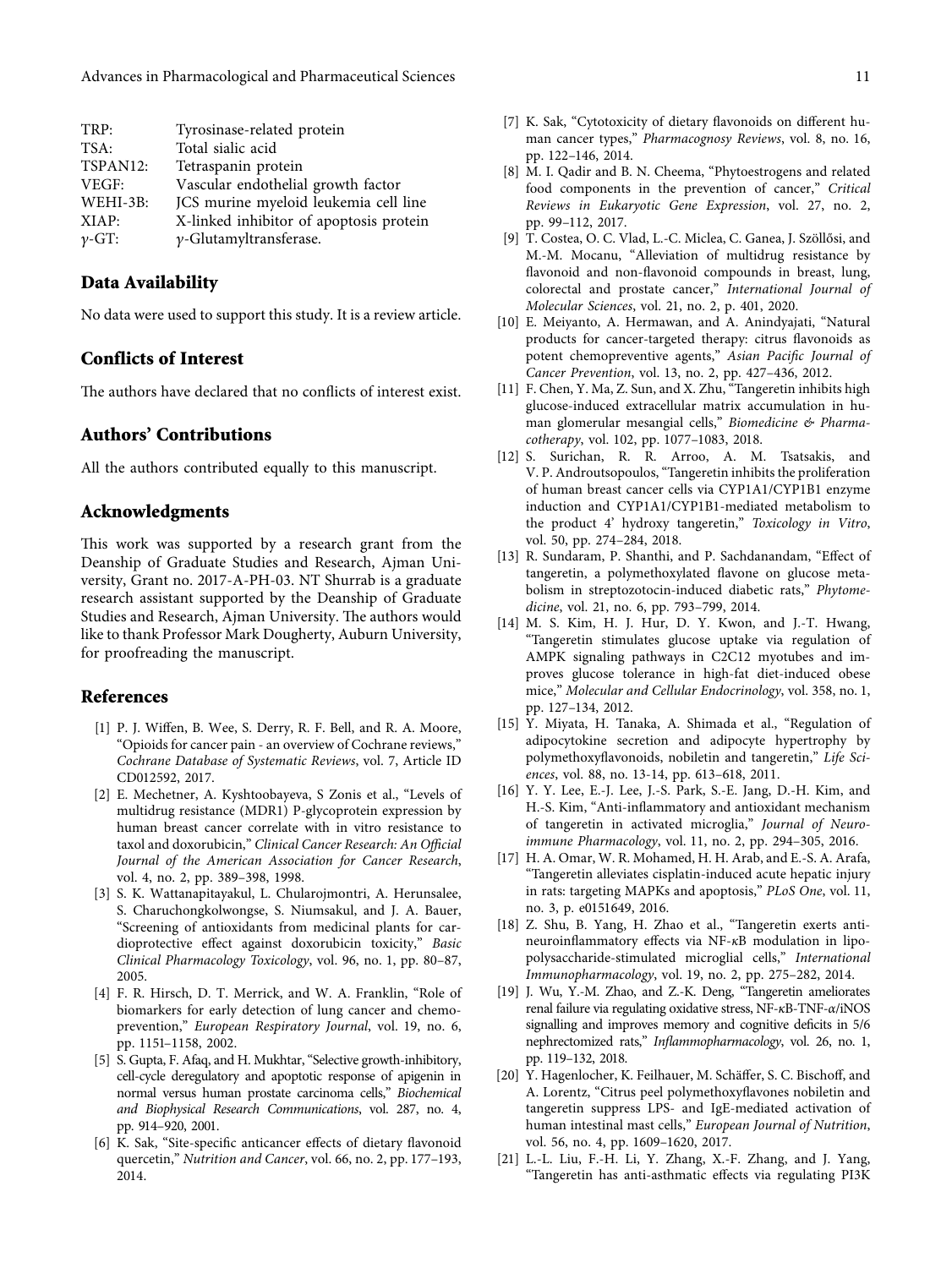<span id="page-11-0"></span>and Notch signaling and modulating Th1/Th2/Th17 cytokine balance in neonatal asthmatic mice," Brazilian Journal of Medical and Biological Research, vol. 50, no. 8, p. e5991, 2017.

- [22] S.-H. Eun, J.-T. Woo, and D.-H. Kim, "Tangeretin inhibits IL-12 expression and NF-κB activation in dendritic cells and attenuates colitis in mice," Planta Medica, vol. 83, no. 06, pp. 527–533, 2017.
- [23] J.-J. Xu, Z. Liu, W. Tang et al., "Tangeretin from citrus reticulate inhibits respiratory syncytial Virus replication and associated inflammation in vivo," Journal of Agricultural and Food Chemistry, vol. 63, no. 43, pp. 9520–9527, 2015.
- [24] S. Vaiyapuri, M. S. Ali, L. A. Moraes et al., "Tangeretin regulates platelet function through inhibition of phosphoinositide 3-kinase and cyclic nucleotide signaling," Arteriosclerosis, Thrombosis, and Vascular Biology, vol. 33, no. 12, pp. 2740–2749, 2013.
- [25] T. Akachi, Y. Shiina, Y. Ohishi et al., "Hepatoprotective effects of flavonoids from shekwasha (Citrus depressa) against D-galactosamine-induced liver injury in rats," Journal of Nutritional Science and Vitaminology, vol. 56, no. 1, pp. 60–67, 2010.
- [26] Y. Lin, M. A. Vermeer, W. Bos et al., "Molecular structures of citrus flavonoids determine their effects on lipid metabolism in HepG2 cells by primarily suppressing apoB secretion," Journal of Agricultural and Food Chemistry, vol. 59, no. 9, pp. 4496–4503, 2011.
- [27] K. Youn, Y. Yu, J. Lee, W.-S. Jeong, C.-T. Ho, and M. Jun, "Polymethoxyflavones: novel β-secretase (BACE1) inhibitors from citrus peels," Nutrients, vol. 9, no. 9, p. 973, 2017.
- [28] K. P. Datla, M. Christidou, W. W. Widmer, H. K. Rooprai, and D. T. Dexter, "Tissue distribution and neuroprotective effects of citrus flavonoid tangeretin in a rat model of Parkinson's disease," Neuroreport, vol. 12, no. 17, pp. 3871–3875, 2001.
- [29] K. Periyasamy, K. Baskaran, A. Ilakkia, K. Vanitha, S. Selvaraj, and D. Sakthisekaran, "Antitumor efficacy of tangeretin by targeting the oxidative stress mediated on 7, 12-dimethylbenz(a) anthracene-induced proliferative breast cancer in sprague-dawley rats," Cancer Chemotherapy and Pharmacology, vol. 75, no. 2, pp. 263–272, 2015.
- [30] M.-H. Pan, W. J. Chen, S. Y. Lin-Shiau, C. T. Ho, and J. K. Lin, "Tangeretin induces cell-cycle G1 arrest through inhibiting cyclin-dependent kinases 2 and 4 activities as well as elevating Cdk inhibitors p21 and p27 in human colorectal carcinoma cells," Carcinogenesis, vol. 23, no. 10, pp. 1677–1684, 2002.
- [31] E.-S. A. Arafa, Q. Zhu, B. M. Barakat et al., "Tangeretin sensitizes cisplatin-resistant human ovarian cancer cells through downregulation of phosphoinositide 3-kinase/Akt signaling pathway," Cancer Research, vol. 69, no. 23, pp. 8910–8917, 2009.
- [32] Y. Dong, A. Cao, J. Shi et al., "Tangeretin, a citrus polymethoxyflavonoid, induces apoptosis of human gastric cancer AGS cells through extrinsic and intrinsic signaling pathways," Oncology Reports, vol. 31, no. 4, pp. 1788–1794, 2014.
- [33] A. Lakshmi and S. Subramanian, "Chemotherapeutic effect of tangeretin, a polymethoxylated flavone studied in 7, 12 dimethylbenz(a)anthracene induced mammary carcinoma in experimental rats," Biochimie, vol. 99, pp. 96–109, 2014.
- [34] H. J. Thompson, "DNA oxidation products, antioxidant status, and cancer prevention," The Journal of Nutrition, vol. 134, no. 11, pp. 3186S-3187S, 2004.
- [35] T. Miran, A. T. J. Vogg, N. Drude, F. M. Mottaghy, and A. Morgenroth, "Modulation of glutathione promotes apoptosis in triple-negative breast cancer cells," FASEB Journal: Official Publication of the Federation of American Societies for Experimental Biology, vol. 32, no. 5, pp. 2803–2813, 2018.
- [36] A. Lakshmi and S. P. Subramanian, "Tangeretin ameliorates oxidative stress in the renal tissues of rats with experimental breast cancer induced by 7, 12-dimethylbenz[a]anthracene," Toxicology Letters, vol. 229, no. 2, pp. 333–348, 2014.
- [37] F. Liang, Y. Fang, W. Cao, Z. Zhang, S. Pan, and X. Xu, "Attenuation of tert-butyl hydroperoxide (t-BHP)-Induced oxidative damage in HepG2 cells by tangeretin: relevance of the nrf2-ARE and MAPK signaling pathways," Journal of Agricultural and Food Chemistry, vol. 66, no. 25, pp. 6317– 6325, 2018.
- [38] M. Lechner, C. Boshoff, and S. Beck, "Cancer epigenome," Epigenetics and Cancer, Part A, vol. 70, pp. 247–276, 2010.
- [39] M. Calomme, L. Pieters, A. Vlietinck, and D. Berghe, "Inhibition of bacterial mutagenesis by citrus flavonoids," Planta Medica, vol. 62, no. 03, pp. 222–226, 1996.
- [40] T. Matsumoto, T. Nishikawa, A. Furukawa et al., "Antimutagenic effects of polymethoxy flavonoids of citrus unshiu," Natural Product Communications, vol. 12, no. 1, pp. 23–26, 2017.
- [41] B. G. Lake, J. A. Beamand, J. M. Tredger, P. T. Barton, A. B. Renwick, and R. J. Price, "Inhibition of xenobioticinduced genotoxicity in cultured precision-cut human and rat liver slices," Mutation Research/Genetic Toxicology and Environmental Mutagenesis, vol. 440, no. 1, pp. 91–100, 1999.
- [42] K. L. Morley, P. J. Ferguson, and J. Koropatnick, "Tangeretin and nobiletin induce G1 cell cycle arrest but not apoptosis in human breast and colon cancer cells," Cancer Letters, vol. 251, no. 1, pp. 168–178, 2007.
- [43] L. E. Bröker, F. A. E. Kruyt, and G. Giaccone, "Cell death independent of caspases: a review," Clinical Cancer Research, vol. 11, no. 9, pp. 3155–3162, 2005.
- [44] S. Kawaii, Y. Tomono, E. Katase, K. Ogawa, and M. Yano, "Antiproliferative activity of flavonoids on several cancer cell lines," Bioscience, Biotechnology, and Biochemistry, vol. 63, no. 5, pp. 896–899, 1999.
- [45] T. Hirano, K. Abe, M. Gotoh, and K. Oka, "Citrus flavone tangeretin inhibits leukaemic HL-60 cell growth partially through induction of apoptosis with less cytotoxicity on normal lymphocytes," British Journal of Cancer, vol. 72, no. 6, pp. 1380–1388, 1995.
- [46] J. Krstic, M. Galhuber, T. Schulz, M. Schupp, and A. Prokesch, "p53 as a dichotomous regulator of liver disease: the dose makes the medicine," International Journal of Molecular Sciences, vol. 19, no. 3, p. 921, 2018.
- [47] A. Roshini, S. Jagadeesan, L. Arivazhagan et al., "pH-sensitive tangeretin-ZnO quantum dots exert apoptotic and anti-metastatic effects in metastatic lung cancer cell line," Materials Science and Engineering: C, vol. 92, pp. 477–488, 2018.
- [48] S. Fan, H. Xu, H. Liu, Z. Hu, J. Xiao, and H. Liu, "Inhibition of cancer cell growth by Tangeretin flavone in drug-resistant MDA-MB-231 human breast carcinoma cells is facilitated via targeting cell apoptosis, cell cycle phase distribution, cell invasion and activation of numerous caspases," Journal of the Balkan Union of Oncology, vol. 24, no. 4, pp. 1532–1537, 2019.
- [49] Y. Akao, T. Itoh, K. Ohguchi, M. Iinuma, and Y. Nozawa, "Interactive effects of polymethoxy flavones from Citrus on cell growth inhibition in human neuroblastoma SH-SY5Y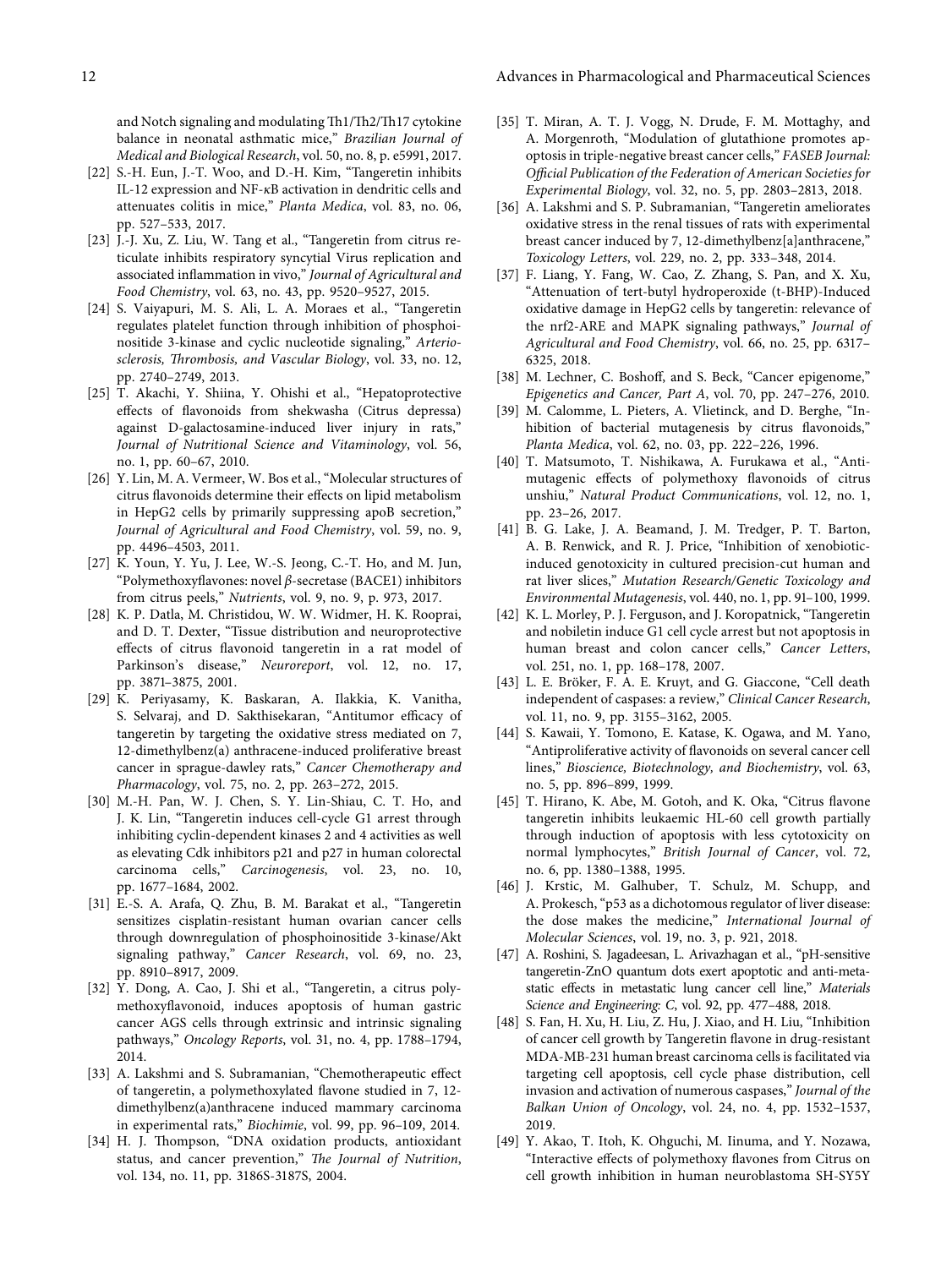<span id="page-12-0"></span>cells," Bioorganic & Medicinal Chemistry, vol. 16, no. 6, pp. 2803–2810, 2008.

- [50] C. Ceci, M. G. Atzori, P. M. Lacal, and G. Graziani, "Role of VEGFs/VEGFR-1 signaling and its inhibition in modulating tumor invasion: experimental evidence in different metastatic cancer models," International Journal of Molecular Sciences, vol. 21, no. 4, p. 1388, 2020.
- [51] J. Ferguson, Z. De Los Santos, N. Devi, E. Van Meir, S. Zingales, and B. Wang, "Examining the structure-activity relationship of benzopyran-based inhibitors of the hypoxia inducible factor-1 pathway," Bioorganic & Medicinal Chemistry Letters, vol. 27, no. 8, pp. 1731–1736, 2017.
- [52] A. A. Tirpe, D. Gulei, S. M. Ciortea, C. Crivii, and I. Berindan-Neagoe, "Hypoxia: overview on hypoxia-mediated mechanisms with a focus on the role of HIF genes," International Journal of Molecular Sciences, vol. 20, no. 24, p. 6140, 2019.
- [53] Z. He, B. Li, G. O. Rankin, Y. Rojanasakul, and Y. C. Chen, "Selecting bioactive phenolic compounds as potential agents to inhibit proliferation and VEGF expression in human ovarian cancer cells," Oncology Letters, vol. 9, no. 3, pp. 1444–1450, 2015.
- [54] M. Glaeser, D. Niederacher, S. Djahansouzi et al., "Effects of the antiestrogens tamoxifen and raloxifene on the estrogen receptor transactivation machinery," Anticancer Research, vol. 26, no. 1B, pp. 735–744, 2006.
- [55] V. C. Jordan, "Selective estrogen receptor modulation," Cancer Cell, vol. 5, no. 3, pp. 207–213, 2004.
- [56] M. R. Meyer, E. Haas, and M. Barton, "Gender differences of cardiovascular disease," Hypertension, vol. 47, no. 6, pp. 1019–1026, 2006.
- [57] A. Manni, H. Xu, S. Washington et al., "The effects of Tamoxifen and fish oil on mammary carcinogenesis in polyoma middle T transgenic mice," Hormones and Cancer, vol. 2, no. 4, pp. 249–259, 2011.
- [58] H. Rong, T. Boterberg, J. Maubach et al., "8-Prenylnaringenin, the phytoestrogen in hops and beer, upregulates the function of the E-cadherin/catenin complex in human mammary carcinoma cells," European Journal of Cell Biology, vol. 80, no. 9, pp. 580–585, 2001.
- [59] O. W. Blaschuk and R. Farookhi, "Estradiol stimulates cadherin expression in rat granulosa cells," Developmental Biology, vol. 136, no. 2, pp. 564–567, 1989.
- [60] S. Matsumoto, T. Tominari, C. Matsumoto et al., "Effects of polymethoxyflavonoids on bone loss induced by estrogen deficiency and by LPS-dependent inflammation in mice," Pharmaceuticals, vol. 11, no. 1, p. 7, 2018.
- [61] A. Zare-Shahabadi, E. Masliah, G. V. W. Johnson, and N. Rezaei, "Autophagy in alzheimer's disease," Reviews in the Neurosciences, vol. 26, no. 4, pp. 385–395, 2015.
- [62] Y. Lu, H. Guo, D. Liu, and Z. Zhao, "Preservation of renal function by thyroid hormone replacement in elderly persons with subclinical hypothyroidism," Archives of Medical Science, vol. 4, no. 4, pp. 772–777, 2016.
- [63] X. Qu, Y. Tang, and S. Hua, "Immunological approaches towards cancer and inflammation: a cross talk," Frontiers in Immunology, vol. 9, p. 563, 2018.
- [64] B. Delaney, K. Phillips, D. Buswell et al., "Immunotoxicity of a standardized citrus polymethoxylated flavone extract," Food and Chemical Toxicology, vol. 39, no. 11, pp. 1087–1094, 2001.
- [65] S. Xu, Y.-G. Kong, W.-E. Jiao et al., "Tangeretin promotes regulatory T cell differentiation by inhibiting notch1/jagged1 signaling in allergic rhinitis," International Immunopharmacology, vol. 72, pp. 402–412, 2019.
- [66] S. Nazari Soltan Ahmad, N. Rashtchizadeh, H. Argani et al., "Tangeretin protects renal tubular epithelial cells against experimental cisplatin toxicity," Iranian Journal of Basic Medical Sciences, vol. 22, no. 2, pp. 179–186, 2019.
- [67] H. H. Arab, W. R. Mohamed, B. M. Barakat, and E.-S. A. Arafa, "Tangeretin attenuates cisplatin-induced renal injury in rats: impact on the inflammatory cascade and oxidative perturbations," Chemico-Biological Interactions, vol. 258, pp. 205–213, 2016.
- [68] E. M. Kurowska and J. A. Manthey, "Hypolipidemic effects and absorption of citrus polymethoxylated flavones in hamsters with diet-induced hypercholesterolemia," Journal of Agricultural and Food Chemistry, vol. 52, no. 10, pp. 2879–2886, 2004.
- [69] B. W. Vanhoecke, F. Delporte, E. Van Braeckel et al., "A safety study of oral tangeretin and xanthohumol administration to laboratory mice," Vivo, vol. 19, no. 1, pp. 103–107, 2005.
- [70] Y. Ting, Y.-S. Chiou, Y. Jiang, M.-H. Pan, Z. Lin, and Q. Huang, "Safety evaluation of tangeretin and the effect of using emulsion-based delivery system: oral acute and 28-day sub-acute toxicity study using mice," Food Research International, vol. 74, pp. 140–150, 2015.
- [71] B. Delaney, K. Phillips, C. Vasquez et al., "Genetic toxicity of a standardized mixture of citrus polymethoxylated flavones," Food and Chemical Toxicology, vol. 40, no. 5, pp. 617–624, 2002.
- [72] D. Theile, N. Hohmann, D. Kiemel et al., "Clementine juice has the potential for drug interactions - in vitro comparison with grapefruit and mandarin juice," European Journal of Pharmaceutical Sciences, vol. 97, pp. 247–256, 2017.
- [73] J. Weiss, G. Gattuso, D. Barreca, and W. E. Haefeli, "Nobiletin, sinensetin, and tangeretin are the main perpetrators in clementines provoking food-drug interactions in vitro," Food Chemistry, vol. 319, Article ID 126578, 2020.
- [74] D. Bailey, G. K. Dresser, and J. R. Bend, "Bergamottin, lime juice, and red wine as inhibitors of cytochrome P450 3a4 activity: comparison with grapefruit juice,," Clinical Pharmacology & Therapeutics, vol. 73, no. 6, pp. 529-537, 2003.
- [75] J. Bai, S. Zhao, X. Fan et al., "Inhibitory effects of flavonoids on P-glycoprotein in vitro and in vivo: food/herb-drug interactions and structure-activity relationships," Toxicology and Applied Pharmacology, vol. 369, pp. 49–59, 2019.
- [76] S. Wason, J. L. DiGiacinto, and M. W. Davis, "Effects of grapefruit and Seville orange juices on the pharmacokinetic properties of colchicine in healthy subjects," Clinical Therapeutics, vol. 34, no. 10, pp. 2161–2173, 2012.
- [77] K. S. Abdelkawy, A. M. Donia, R. B. Turner, and F. Elbarbry, "Effects of lemon and Seville orange juices on the pharmacokinetic properties of sildenafil in healthy subjects," Drugs in  $R \notin D$ , vol. 16, no. 3, pp. 271–278, 2016.
- [78] J. Backman, J. Maenpaa, D. J. Belle, S. A. Wrighton, K. T. Kivisto, and P. J. Neuvonen, "Lack of correlation between in vitro and in vivo studies on the effects of tangeretin and tangerine juice on midazolam hydroxylation," Clinical Pharmacology  $\&$  Therapeutics, vol. 67, no. 4, pp. 382–390, 2000.
- [79] K.-H. Chen, M.-S. Weng, and J.-K. Lin, "Tangeretin suppresses IL-1β-induced cyclooxygenase (COX)-2 expression through inhibition of p38 MAPK, JNK, and AKT activation in human lung carcinoma cells," Biochemical Pharmacology, vol. 73, no. 2, pp. 215–227, 2007.
- [80] W. B. Zhu, N. Xiao, and X. J. Liu, "Dietary flavonoid tangeretin induces reprogramming of epithelial to mesenchymal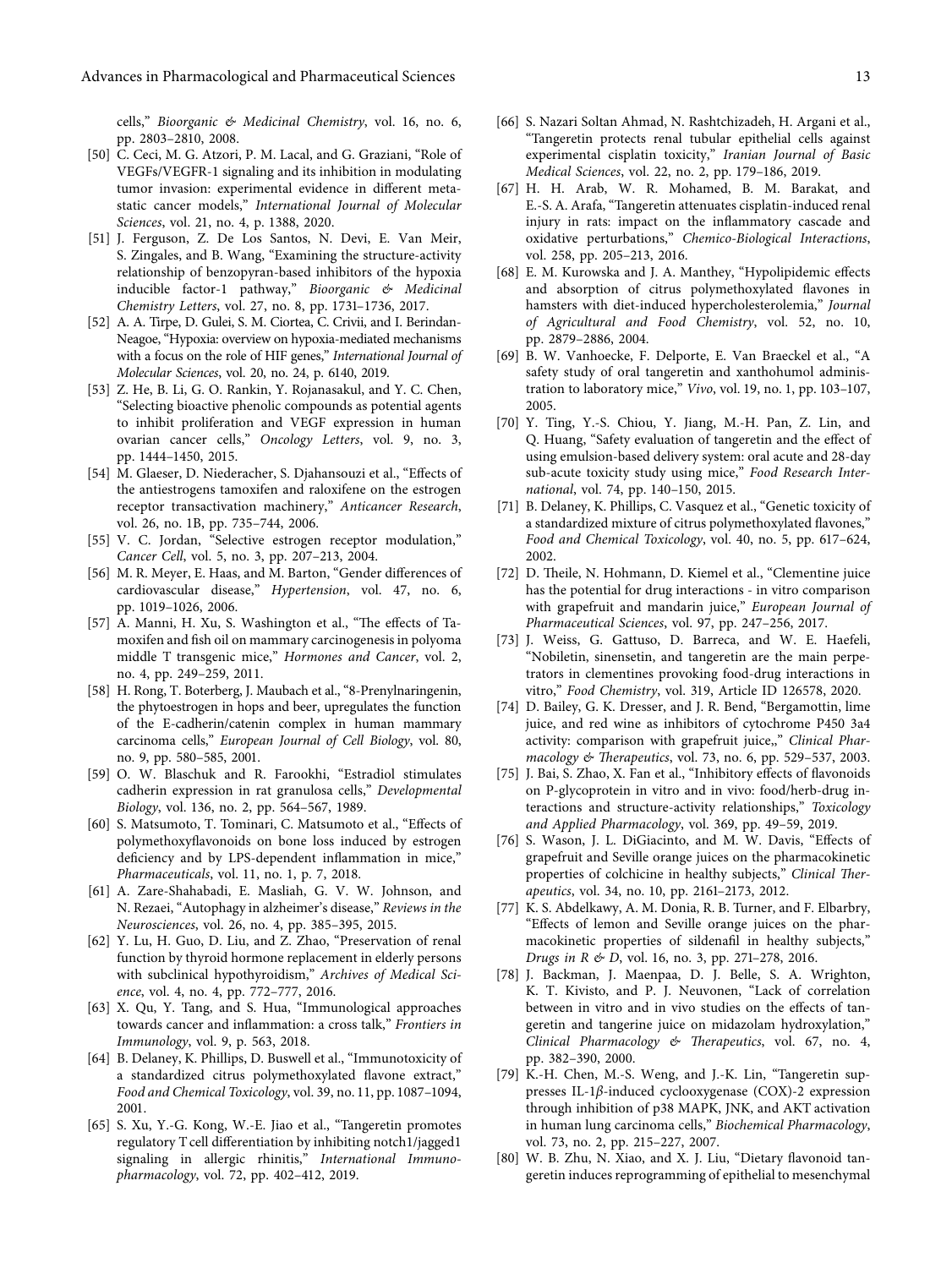<span id="page-13-0"></span>transition in prostate cancer cells by targeting the PI3K/Akt/ mTOR signaling pathway," Oncology Letters, vol. 15, no. 1, pp. 433–440, 2018.

- [81] K. Ishii, S. Tanaka, K. Kagami et al., "Effects of naturally occurring polymethyoxyflavonoids on cell growth, p-glycoprotein function, cell cycle, and apoptosis of daunorubicin-resistant T lymphoblastoid leukemia cells," Cancer Investigation, vol. 28, no. 3, pp. 220–229, 2010.
- [82] T. Ikegawa, F. Ushigome, N. Koyabu et al., "Inhibition of P-glycoprotein by orange juice components, polymethoxyflavones in adriamycin-resistant human myelogenous leukemia (K562/ADM) cells," Cancer Letters, vol. 160, no. 1, pp. 21–28, 2000.
- [83] Y. Satoh, S. Tashiro, M. Satoh, Y. Fujimoto, J.-Y. Xu, and T. Ikekawa, "Studies on the bioactive constituents of aurantii fructus immaturus," Yakugaku Zasshi, vol. 116, no. 3, pp. 244–250, 1996.
- [84] N. K. Mak, Y. L. Wong-Leung, S. C. Chan, J. Wen, K. N. Leung, and M. C. Fung, "Isolation of anti-leukemia compounds from Citrus reticulata," Life Sciences, vol. 58, no. 15, pp. 1269–1276, 1996.
- [85] H. S. Yoon, H. C. Ko, S. S. Kim et al., "Tangeretin triggers melanogenesis through the activation of melanogenic signaling proteins and sustained extracellular signal- regulated kinase in B16/F10 murine melanoma cells," Natural Product Communications, vol. 10, no. 3, pp. 389–392, 2015.
- [86] J. H. Yoon, T.-G. Lim, K. M. Lee, A. J. Jeon, S. Y. Kim, and K. W. Lee, "Tangeretin reduces ultraviolet B (UVB)-induced cyclooxygenase-2 expression in mouse epidermal cells by blocking mitogen-activated protein kinase (MAPK) activation and reactive oxygen species (ROS) generation," Journal of Agricultural and Food Chemistry, vol. 59, no. 1, pp. 222– 228, 2011.
- [87] J. Rodriguez, J. Yáñez, V. Vicente et al., "Effects of several flavonoids on the growth of B16F10 and SK-MEL-1 melanoma cell lines: relationship between structure and activity," Melanoma Research, vol. 12, no. 2, pp. 99–107, 2002.
- [88] C. Kandaswami, E. Perkins, G. Drzewiecki, D. S. Soloniuk, and E. Middleton Jr, "Differential inhibition of proliferation of human squamous cell carcinoma, gliosarcoma and embryonic fibroblast-like lung cells in culture by plant flavonoids," Anti-cancer Drugs, vol. 3, no. 5, pp. 525–530, 1992.
- [89] C. Kandaswami, E. Perkins, D. S. Soloniuk, G. Drzewiecki, and E. Middleton, "Antitproliferative effects of citrus flavonoids on a human squamous cell carcinoma in vitro," Cancer Letters, vol. 56, no. 2, pp. 147–152, 1991.
- [90] A. Das, R. Miller, P. Lee et al., "A novel component from citrus, ginger, and mushroom family exhibits antitumor activity on human meningioma cells through suppressing the Wnt/β-catenin signaling pathway," Tumor Biology, vol. 36, no. 9, pp. 7027–7034, 2015.
- $[91]$  M. Ma, H. R. Omar, G. Ebrahimi, and M. Campos, "The association between ESR and CRP and systemic hypertension in sarcoidosis," International Journal of Hypertension, vol. 2016, Article ID 2402515, 8 pages, 2016.
- [92] H. K. Rooprai, A. Kandanearatchi, S. L. Maidment et al., "Evaluation of the effects of swainsonine, captopril, tangeretin and nobiletin on the biological behaviour of brain tumour cells in vitro," Neuropathology and Applied Neurobiology, vol. 27, no. 1, pp. 29–39, 2001.
- [93] L. Arivazhagan and S. Pillai, "Tangeretin, a citrus pentamethoxyflavone, exerts cytostatic effect via p53/p21 up-regulation and suppresses metastasis in 7, 12-dimethylbenz  $(\alpha)$ anthracene-induced rat mammary carcinoma," The Journal

of Nutritional Biochemistry, vol. 25, no. 11, pp. 1140–1153, 2014.

- [94] H. T. Depypere, M. E. Bracke, T. Boterberg et al., "Inhibition of tamoxifen's therapeutic benefit by tangeretin in mammary cancer," European Journal of Cancer, vol. 36, no. S4, 2000.
- [95] K. Periyasamy, V. Sivabalan, K. Baskaran, K. Kasthuri, and D. Sakthisekaran, "Cellular metabolic energy modulation by tangeretin in 7, 12-dimethylbenz(a) anthracene-induced breast cancer," Journal of Biomedical Research, vol. 30, no. 2, pp. 134–141, 2016.
- [96] C. Chaumontet, C. Droumaguet, V. Bex, C. Heberden, I. Gaillard-Sanchez, and P. Martel, "Flavonoids (apigenin, tangeretin) counteract tumor promoter-induced inhibition of intercellular communication of rat liver epithelial cells," Cancer Letter, vol. 114, no. 1-2, pp. 207–210, 1997.
- [97] C. Chaumontet, M. Suschetet, E. Honikman-Leban et al., "Lack of tumor-promoting effects of flavonoids: studies on rat liver preneoplastic foci and onin vivoandin vitrogap junctional intercellular communication," Nutrition and Cancer, vol. 26, no. 3, pp. 251–263, 1996.
- [98] I. Silva, M. F. Estrada, C. V. Pereira et al., "Polymethoxylated flavones from orange peels inhibit cell proliferation in a 3D cell model of human colorectal cancer," Nutrition and Cancer, vol. 70, no. 2, pp. 257–266, 2018.
- [99] A. Jemal, F. Bray, M. M. Center, J. Ferlay, E. Ward, and D. Forman, "Global cancer statistics," CA: A Cancer Journal for Clinicians, vol. 61, no. 2, pp. 69–90, 2011.
- [100] J. J. Stewart, J. T. White, X. Yan et al., "Proteins associated with Cisplatin resistance in ovarian cancer cells identified by quantitative proteomic technology and integrated with mRNA expression levels," Molecular & Cellular Proteomics, vol. 5, no. 3, pp. 433–443, 2006.
- [101] T. Walle, "Methoxylated flavones, a superior cancer chemopreventive flavonoid subclass?" Seminars in Cancer Biology, vol. 17, no. 5, pp. 354–362, 2007.
- [102] J. Gao, M. Senthil, B. Ren et al., "IRF-1 transcriptionally upregulates PUMA, which mediates the mitochondrial apoptotic pathway in IRF-1-induced apoptosis in cancer cells," Cell Death & Differentiation, vol. 17, no. 4, pp. 699–709, 2010.
- [103] X.-H. Jiang, B. C.-Y. Wong, M. C.-M. Lin et al., "Functional p53 is required for triptolide-induced apoptosis and AP-1 and nuclear factor-κB activation in gastric cancer cells," Oncogene, vol. 20, no. 55, pp. 8009–8018, 2001.
- [104] I. Goldstein, V. Marcel, M. Olivier, M. Oren, V. Rotter, and P. Hainaut, "Understanding wild-type and mutant p53 activities in human cancer: new landmarks on the way to targeted therapies," Cancer Gene Therapy, vol. 18, no. 1, pp. 2–11, 2011.
- [105] C. Martínez, V. Vicente, J Yáñez et al., "The effect of the flavonoid diosmin, grape seed extract and red wine on the pulmonary metastatic B16F10 melanoma," Histology and Histopathology, vol. 20, no. 4, pp. 1121–1129, 2005.
- [106] S. Abe, K. Fan, C.-T. Ho, G. Ghai, and K. Yang, "Chemopreventive effects of orange peel extract (OPE) II. OPE inhibits atypical hyperplastic lesions in rodent mammary gland," Journal of Medicinal Food, vol. 10, no. 1, pp. 18–24, 2007.
- [107] E. M. Kurowska, J. A. Manthey, A. Casaschi, and A. G. Theriault, "Modulation of HepG2 cell net apolipoprotein B secretion by the citrus polymethoxyflavone, tangeretin," Lipids, vol. 39, no. 2, pp. 143–151, 2004.
- [108] J. M. Maris and K. K. Matthay, "Molecular biology of neuroblastoma," Journal of Clinical Oncology, vol. 17, no. 7, p. 2264, 1999.